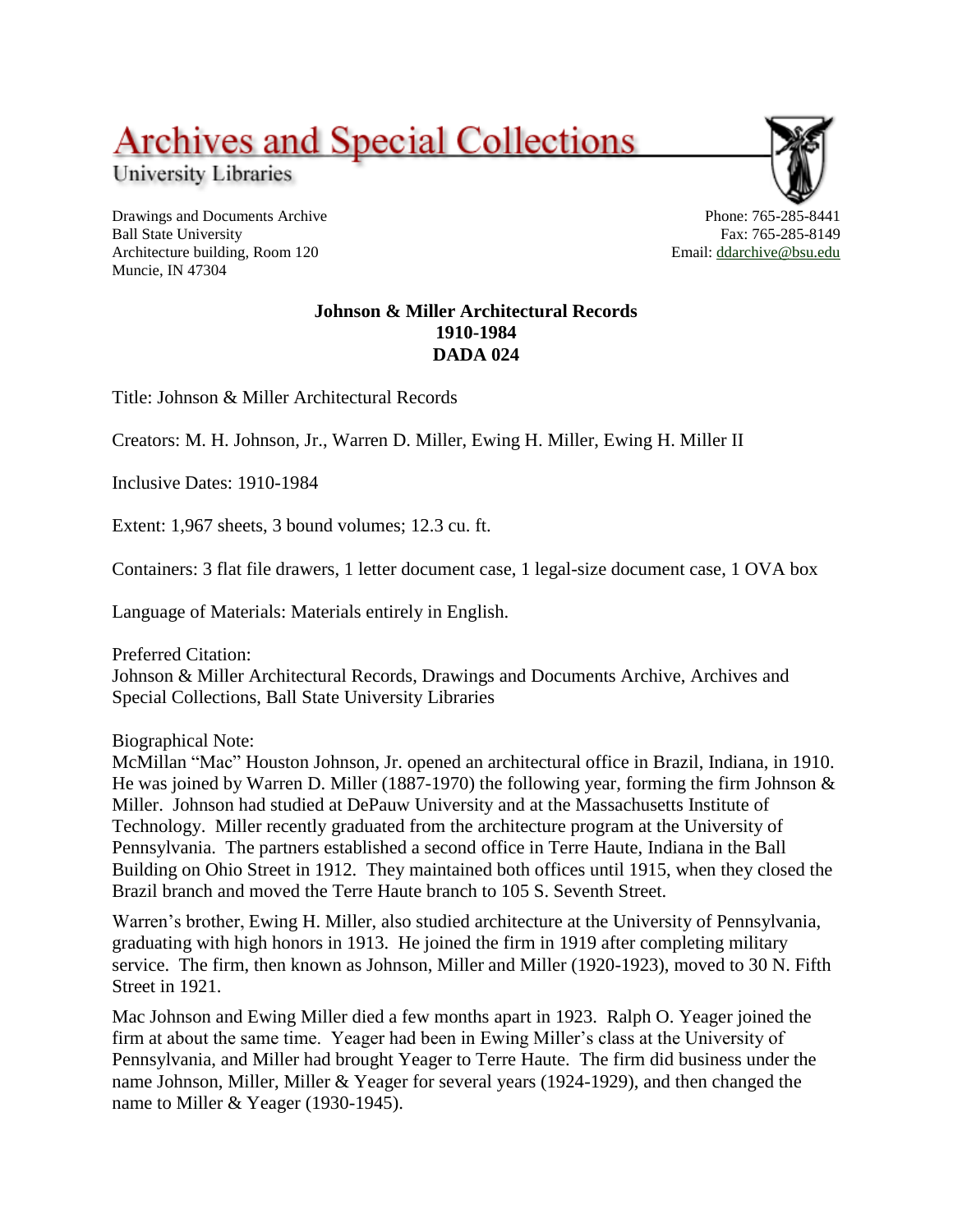Allison (Al) Vrydaugh joined the firm about 1945. Ralph Yeager left to open another office with his son Ralph Jr. about the same time. The firm became Miller, Yeager & Vrydaugh for a short while (1946), and then Miller & Vrydaugh (1947-1954).

Another name change, to Miller, Vrydaugh & Miller (1955-1961), reflects the addition to the firm of Ewing Miller's son, Ewing H. Miller II. The firm became Miller, Miller & Associates (1962-1965) upon Al Vrydaugh's departure, later Ewing Miller Associates (1966-1970) after Warren Miller's retirement.

Ewing Miller and Carl Bradley formed another firm, Archonics Corporation, in 1971. Commissions Miller and Bradley had received earlier were finished under other business names, however. Miller's work during the transition period was done under the name Ewing Miller Partnership (1971-1973).

Archonics Corporation had offices in Fort Wayne and Terre Haute initially, and then opened an Indianapolis office about 1973. The Indianapolis office became Archonics Design Partnership about a decade later. Archonics Design Partnership merged with HNTB around 1990.

Ewing H. Miller II was born in Toledo, Ohio in 1923. He received Bachelor's and Master's degrees in architecture from the University of Pennsylvania, then worked as draftsman for several firms in Philadelphia and London before joining Miller, Vrydaugh & Miller. He is the recipient of several architectural design awards and a Fellow of the American Institute of Architects. He was a member of the Governor's Commission on Aging, the Governor's Commission on Comprehensive Health Planning, the Behavioral Research Foundation, the board of managers of the Sheldon Swope Art Gallery, and the board of directors of the Herron Art Gallery. He was past chairman of the Indianapolis Arts and Cultural Alliance and served several other civic, cultural and professional organizations. He continues to practice in Port Republic, Maryland.

#### Scope and Contents:

Architectural drawings from the offices of M. H. Johnson, Jr., Warren D. Miller, Ewing H. Miller, and Ewing H. Miller II, ca. 1908-1984. The firm was founded in Brazil, Indiana but moved at an early date to Terre Haute. A few projects by other firms are included as well.

Includes drawings for 113 projects (102 by the Johnson and Miller firm, 11 by others), in 118 rolls. Drawings are grouped according to the name of the firm as recorded in the title block. For the Johnson and Miller firm, the arrangement is chronological.

Conditions Governing Access: This collection is open for research.

Copyright Notice: Legal title, copyright, and literary rights reside with Drawings and Documents Archive, Archives and Special Collections, Ball State University Libraries, Muncie, IN. All requests to publish or quote from manuscripts must be submitted to Drawings and Documents Archive.

#### Custodial History:

The Johnson & Miller Architectural Records were received by Drawings and Documents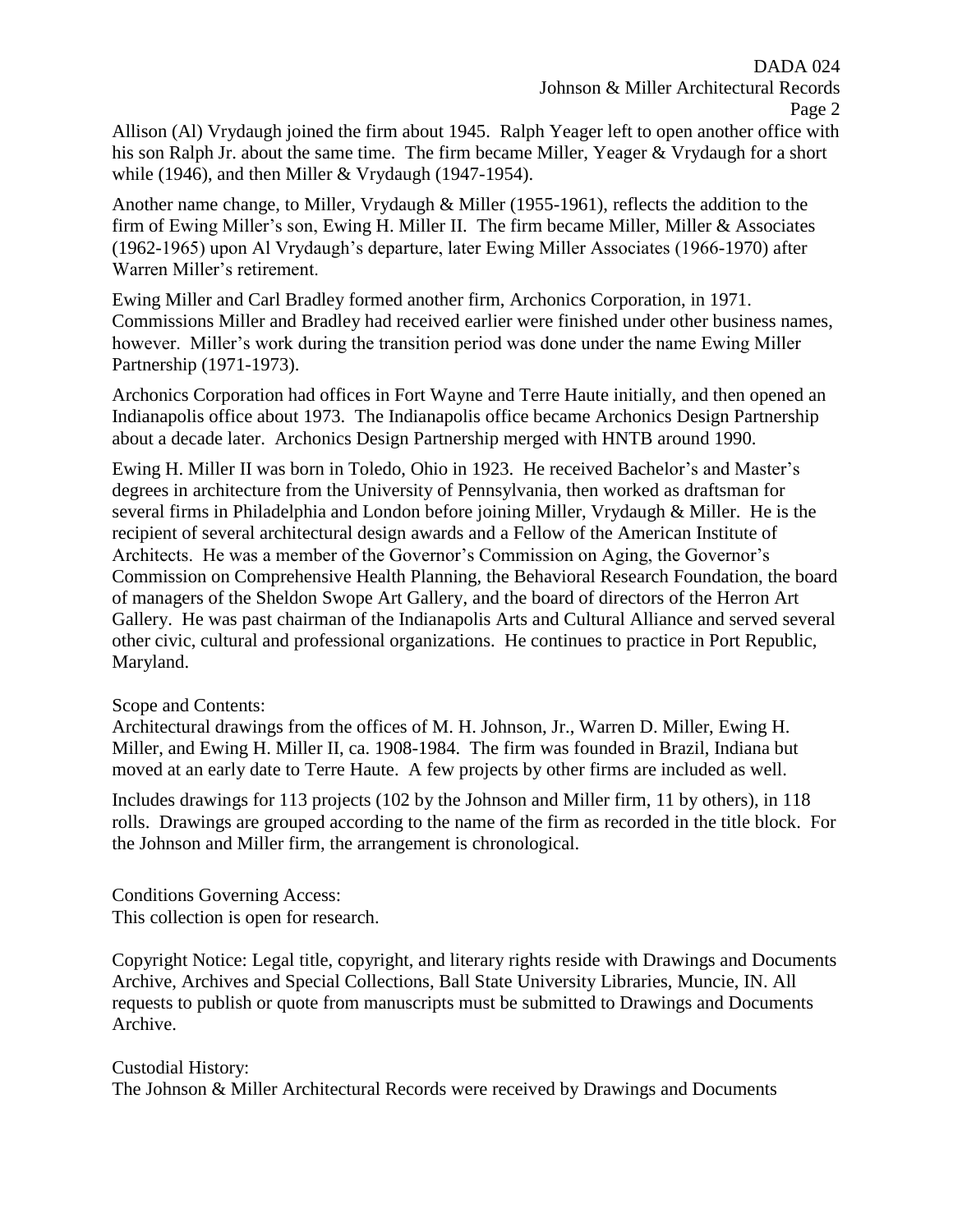Archive as a donation from Ewing H. Miller II on 1989/7/31.

Accruals: Additions are expected.

Processing Information:

Collection processing completed

Finding aid created 1990/8/6 by Andrew R. Seager; revised 2012/2/01 by Julie Edwards and Carol Street.

Arrangement:

The Johnson & Miller Architectural Records are arranged chronologically.

Collection Inventory:

| Catalog no.<br>Project title<br>Location<br>Authorship, year<br>Records | 24-001<br>School house: alteration<br>Coalmont, Clay Co., IN<br>M. H. Johnson, Jr., comm. 142; ca. 1910<br>$\gg$ Working dwgs. -- 7 sheets: ink on linen; 23 x 28 in.                               | Storage $code(s)$ | d                                                                             |
|-------------------------------------------------------------------------|-----------------------------------------------------------------------------------------------------------------------------------------------------------------------------------------------------|-------------------|-------------------------------------------------------------------------------|
| Catalog no.<br>Project title<br>Location<br>Authorship, year            | $24 - 002$<br>Florida Township High School<br>Brazil, Clay Co., IN<br>M. H. Johnson, Jr.; ca. 1910                                                                                                  | Storage $code(s)$ | d                                                                             |
| Records<br><b>Notes</b>                                                 | $\gg$ Working dwgs. -- 7 sheets: ink on linen; 20 x 35 in.<br>Location is uncertain                                                                                                                 |                   |                                                                               |
| Catalog no.<br>Project title<br>Location<br>Authorship, year<br>Records | $24 - 003$<br><b>Fayette Township High School</b><br>New Goshen, Vigo Co., IN<br>Johnson and Miller; ca. 1911<br>>> Working dwgs. -- 10 sheets: ink on linen; 25 x 34 in.                           | Storage $code(s)$ | d                                                                             |
| Catalog no.<br>Project title<br>Location<br>Authorship, year<br>Records | $24 - 004$<br>I. O. O. F., Brazil Lodge No. 215: Temple<br>Brazil, Clay Co., IN<br>Johson and Miller, comm. 201; ca. 1914<br>$\gg$ Working dwgs. -- 11 sheets: ink on linen; 21 x 42 in. or smaller | Storage $code(s)$ | d                                                                             |
| Catalog no.<br>Project title<br>Location<br>Authorship, year<br>Records | $24 - 005$<br>Richland Township High School (Ellettsville School)<br>Brazil, Clay Co., IN<br>Johnson and Miller, comm. 220; ca. 1915                                                                | Storage $code(s)$ | d<br>$\gg$ Working dwgs. -- 10 sheets: ink on linen; 24 x 29 in., 15 x 12 in. |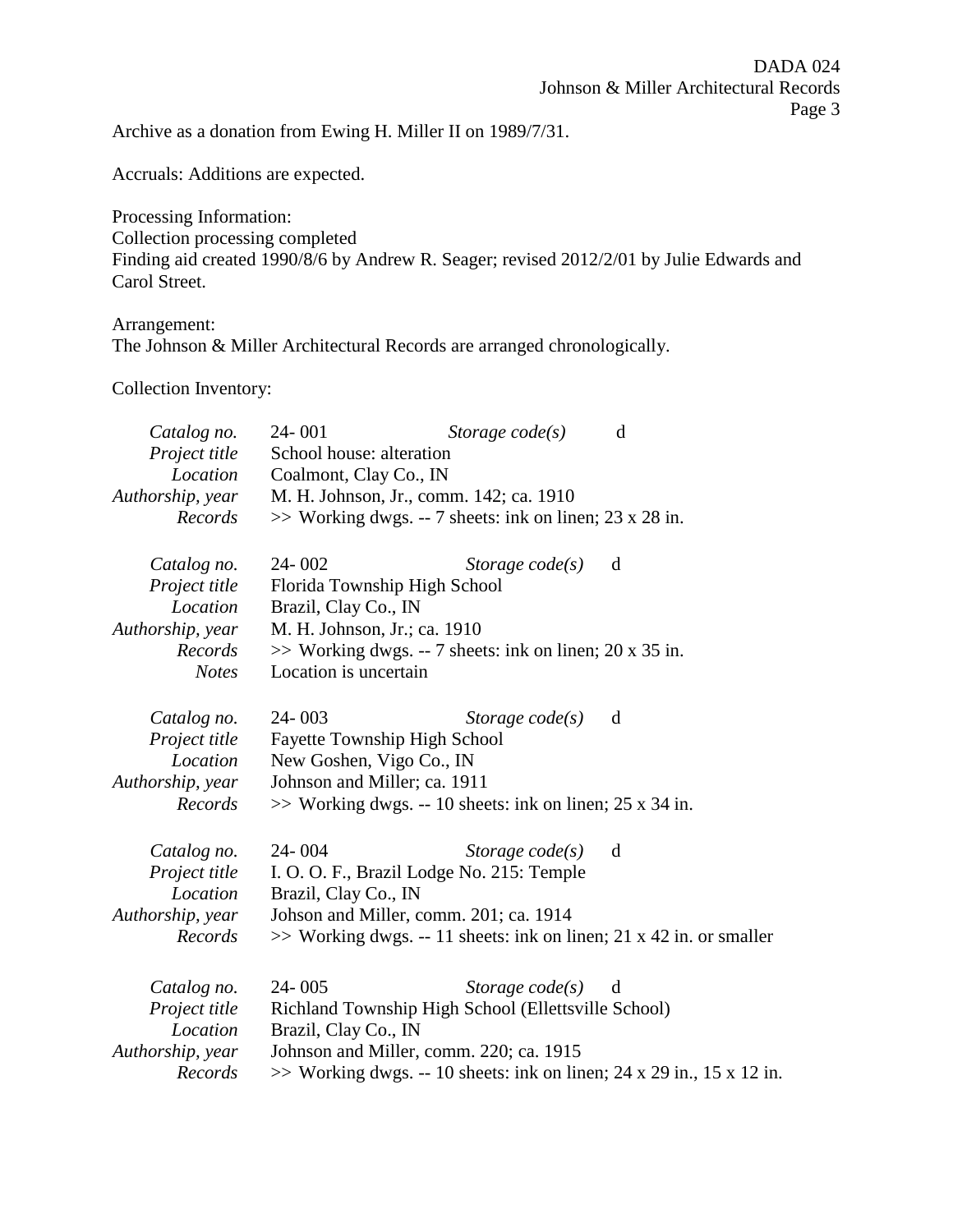| Catalog no.                  | 24-006                                                                                            | Storage $code(s)$ | d |  |
|------------------------------|---------------------------------------------------------------------------------------------------|-------------------|---|--|
| Project title                | Brazil High School: boiler house                                                                  |                   |   |  |
| Location                     | Brazil, Clay Co., IN                                                                              |                   |   |  |
| Authorship, year             | Johnson and Miller, comm. 229; ca. 1915                                                           |                   |   |  |
| Records                      | $\gg$ Working dwgs. -- 9 sheets: ink on linen; 16 x 21 in.                                        |                   |   |  |
|                              |                                                                                                   |                   |   |  |
| Catalog no.                  | 24-007                                                                                            | Storage $code(s)$ | d |  |
| Project title                | First Presbyterian Church manse                                                                   |                   |   |  |
| Location                     | Greencastle, Putnam Co., IN                                                                       |                   |   |  |
| Authorship, year             | Johnson and Miller, comm. 232; 1915                                                               |                   |   |  |
| Records                      | $\gg$ Working dwgs. -- 9 sheets: ink on linen; 15 x 24 in.                                        |                   |   |  |
|                              |                                                                                                   |                   |   |  |
| Catalog no.                  | 24-008                                                                                            | Storage $code(s)$ | d |  |
| Project title                | Craig Township District School No. 23                                                             |                   |   |  |
| Location                     | Switzerland Co., IN                                                                               |                   |   |  |
| Authorship, year             | Johnson and Miller, comm. 324; 1916                                                               |                   |   |  |
| Records                      | $\gg$ Working dwgs. -- 3 sheets: ink on linen; 14 x 30 in.                                        |                   |   |  |
|                              |                                                                                                   |                   |   |  |
| Catalog no.                  | 24-009                                                                                            | Storage $code(s)$ | d |  |
| Project title                | Sarah Scott School                                                                                |                   |   |  |
| Location                     | Terre Haute, Vigo Co., IN                                                                         |                   |   |  |
| Authorship, year             | Johnson and Miller, comm. 346; 1917                                                               |                   |   |  |
| Records                      | $\gg$ Working dwgs. -- 25 sheets: ink on linen; 17 x 40 in.                                       |                   |   |  |
|                              |                                                                                                   |                   |   |  |
| Catalog no.                  | 24-011                                                                                            | Storage $code(s)$ | d |  |
| Project title                | Wiley High School: alterations                                                                    |                   |   |  |
| Location                     | Terre Haute, Vigo Co., IN                                                                         |                   |   |  |
| Authorship, year             | Johnson and Miller, comm. 471; 1918                                                               |                   |   |  |
| Records                      | $\gg$ Workings dwgs. -- 4 sheets: ink on linen; 18 x 25 in.                                       |                   |   |  |
|                              |                                                                                                   |                   |   |  |
| Catalog no.                  | 24-012                                                                                            | Storage $code(s)$ | d |  |
| Project title                | Union Hospital: emergency ward                                                                    |                   |   |  |
| Location                     | Terre Haute, Vigo Co., IN                                                                         |                   |   |  |
| Authorship, year             | Johnson and Miller, comm. 488; 1918                                                               |                   |   |  |
| Records                      | $\gg$ Working dwgs. -- 3 sheets: ink on linen; 18 x 26 in.                                        |                   |   |  |
|                              |                                                                                                   |                   |   |  |
|                              | 24-013                                                                                            | Storage $code(s)$ | d |  |
| Catalog no.<br>Project title |                                                                                                   |                   |   |  |
| Location                     | Orpheum Theatre: remodeling                                                                       |                   |   |  |
|                              | Terre Haute, Vigo Co., IN                                                                         |                   |   |  |
| Authorship, year             | Johnson and Miller, comm. 529; 1919<br>$\gg$ Working dwgs. -- 4 sheets: ink on linen; 17 x 46 in. |                   |   |  |
| Records                      |                                                                                                   |                   |   |  |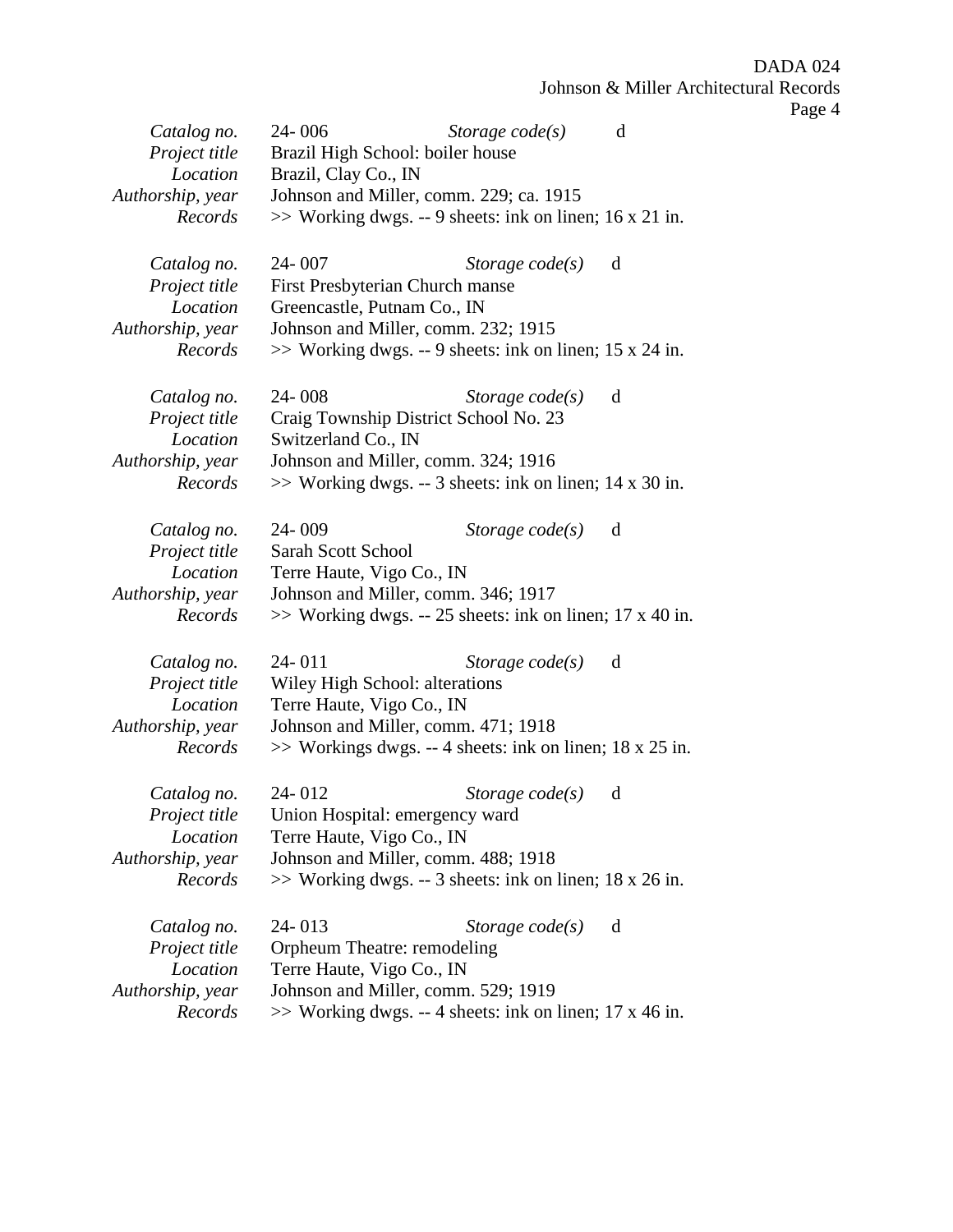| Catalog no.      | 24-014<br>Storage $code(s)$<br>d                            |  |  |  |  |
|------------------|-------------------------------------------------------------|--|--|--|--|
| Project title    | <b>Plymouth Congregational Church</b>                       |  |  |  |  |
| Location         | Plymouth, Marshall Co., IN                                  |  |  |  |  |
| Authorship, year | Johnson, Miller and Miller, comm. 357; 1920                 |  |  |  |  |
| Records          | >> Working dwgs. -- 13 sheets: ink on linen, pencil on      |  |  |  |  |
|                  | trace; $24 \times 29$ in. or smaller.                       |  |  |  |  |
|                  |                                                             |  |  |  |  |
| Catalog no.      | $24 - 015$<br>Storage $code(s)$<br>d                        |  |  |  |  |
| Project title    | Cloverdale Township School                                  |  |  |  |  |
| Location         | Cloverdale, Putnam Co., IN                                  |  |  |  |  |
| Authorship, year | Johnson, Miller and Miller, comm. 577; 1920                 |  |  |  |  |
| Records          | $\gg$ Working dwgs. -- 23 sheets: ink on linen; 24 x 30 in. |  |  |  |  |
|                  |                                                             |  |  |  |  |
| Catalog no.      | 24-016<br>Storage $code(s)$<br>d                            |  |  |  |  |
| Project title    | Van Buren Township High School                              |  |  |  |  |
| Location         | Van Buren, Grant Co., IN                                    |  |  |  |  |
| Authorship, year | Johnson, Miller and Miller, comm. 592; 1920                 |  |  |  |  |
| Records          | $\gg$ Working dwgs. -- 13 sheets: ink on linen; 23 x 29 in. |  |  |  |  |
|                  |                                                             |  |  |  |  |
| Catalog no.      | 24-017<br>Storage $code(s)$<br>d                            |  |  |  |  |
| Project title    | Sheridan School: remodeling                                 |  |  |  |  |
| Location         | Terre Haute, Vigo Co., IN                                   |  |  |  |  |
| Authorship, year | Johnson, Miller and Miller, comm. 609; 1920                 |  |  |  |  |
| Records          | $\gg$ Working dwgs. -- 3 sheets: ink on linen; 18 x 23 in.  |  |  |  |  |
|                  |                                                             |  |  |  |  |
| Catalog no.      | 24-018<br>Storage $code(s)$<br>d                            |  |  |  |  |
| Project title    | Union Hospital: private ward building                       |  |  |  |  |
| Location         | Terre Haute, Vigo Co., IN                                   |  |  |  |  |
| Authorship, year | Johnson, Miller and Miller; Johnson, Miller, Miller, and    |  |  |  |  |
|                  | Yeager, comm. 590; 1921-24                                  |  |  |  |  |
| Records          | $\gg$ Working dwgs. -- 30 sheets: ink on linen; 28 x 36 in. |  |  |  |  |
|                  |                                                             |  |  |  |  |
| Catalog no.      | 24-019<br>Storage $code(s)$<br>d                            |  |  |  |  |
| Project title    | Wiley High School gymnasium                                 |  |  |  |  |
| Location         | Terre Haute, Vigo Co., IN                                   |  |  |  |  |
| Authorship, year | Johnson, Miller and Miller, comm. 566; 1921                 |  |  |  |  |
| Records          | >> Working dwgs. -- 37 sheets: ink on linen, pencil on      |  |  |  |  |
|                  | trace; $23 \times 29$ in. or smaller                        |  |  |  |  |
|                  |                                                             |  |  |  |  |
| Catalog no.      | 24-020<br>Storage $code(s)$<br>d                            |  |  |  |  |
| Project title    | Linton Stockton High School                                 |  |  |  |  |
| Location         | Linton, Greene Co., IN                                      |  |  |  |  |
| Authorship, year | Johnson, Miller and Miller, comm. 579; 1921                 |  |  |  |  |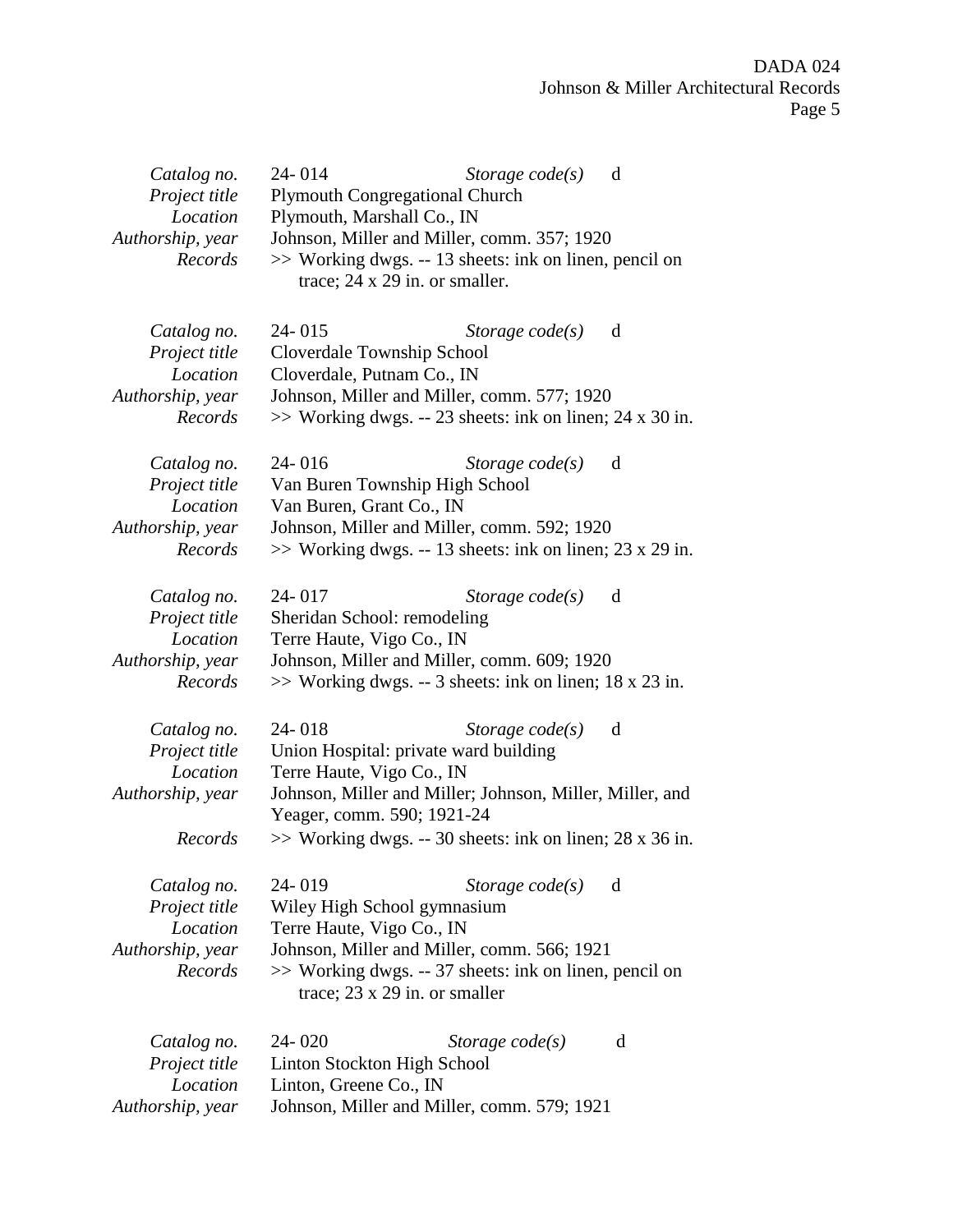| Records                                                                 | >> Working dwgs. -- 30 sheets: ink on linen, pencil on<br>trace; $23 \times 29$ in. or smaller                                                                                                                                                      |
|-------------------------------------------------------------------------|-----------------------------------------------------------------------------------------------------------------------------------------------------------------------------------------------------------------------------------------------------|
| Catalog no.<br>Project title<br>Location<br>Authorship, year<br>Records | 24-021<br>Storage $code(s)$<br>d<br>Meridian Street School: repairs<br>Brazil, Clay Co., IN<br>Johnson, Miller and Miller, comm. 631; 1921<br>$\gg$ Working dwgs. -- 4 sheets (1-3, 5): ink on linen; 23 x 29 in.                                   |
| Catalog no.<br>Project title<br>Location<br>Authorship, year<br>Records | 24-022<br>Storage $code(s)$<br>d<br>Curry Township Schools: repairs<br>Farmersburg, Sullivan Co., IN<br>Johnson, Miller and Miller, comm. 633; 1921<br>$\gg$ Working dwgs. -- 6 sheets (1, 1A, 2-4, 7): ink on linen; 23 x 29                       |
| Catalog no.<br>Project title<br>Location<br>Authorship, year<br>Records | $24 - 023$<br>Storage $code(s)$<br>d<br>Curry Township School: new building<br>Shelburn, Sullivan Co., IN<br>Johnson, Miller and Miller, comm. 634; 1921<br>$\gg$ Working dwgs. -- 28 sheets: ink on linen; 23 x 29 in. or smaller                  |
| Catalog no.<br>Project title<br>Location<br>Authorship, year<br>Records | 24-024<br>Storage $code(s)$<br>d<br><b>Community High School</b><br>Martinsville, Clark Co., IN<br>Johnson, Miller and Miller, comm. 640; 1921<br>>> Working dwgs. -- 21 sheets: ink on linen; 23 x 29 in. or smaller                               |
| Catalog no.<br>Project title<br>Location<br>Authorship, year<br>Records | $24 - 025$<br>Storage $code(s)$<br>d<br>Wiley High School: remodeling<br>Terre Haute, Vigo Co., IN<br>Johnson, Miller and Miller, comm. 643; 1921<br>$\gg$ Working dwgs. -- 9 sheets (1, 1A, 1B, 2, 2A, 3, 3A, 3B,<br>4): ink on linen; 23 x 30 in. |
| Catalog no.<br>Project title<br>Location<br>Authorship, year<br>Records | $24 - 026$<br>Storage $code(s)$<br>d<br><b>Fayette Township School</b><br>Sanford, Vigo Co., IN<br>Johnson, Miller and Miller, comm. 655; 1921<br>$\gg$ Working dwgs. -- 8 sheets: ink on linen; 23 x 29 in.                                        |

| Catalog no.   | 24 - 027                   | Storage code(s) |  |
|---------------|----------------------------|-----------------|--|
| Project title | Eugene Township School     |                 |  |
| Location      | Cayuga, Vermillion Co., IN |                 |  |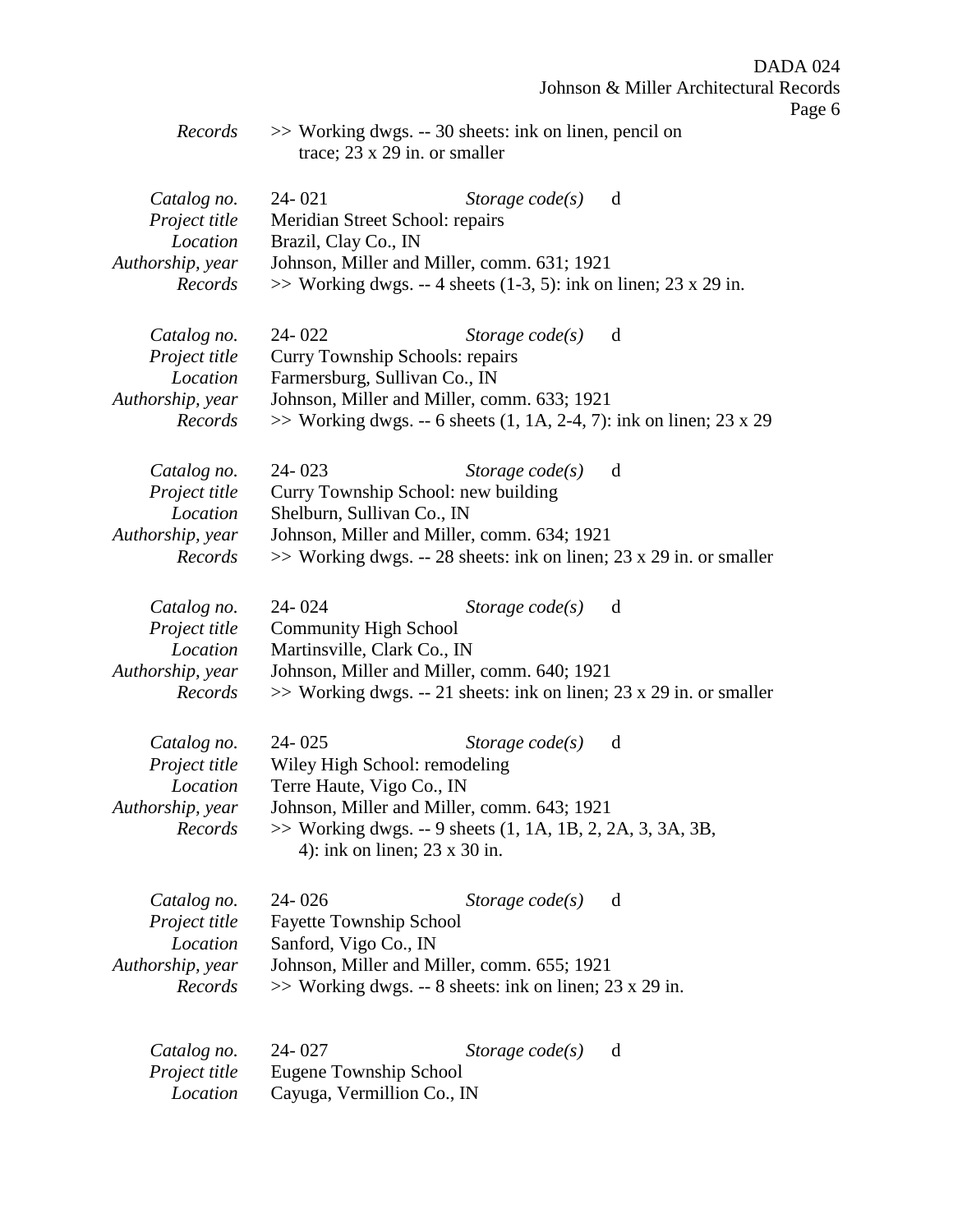$P_{\text{20}}$  7

|                  |                                                                                    | rage / |
|------------------|------------------------------------------------------------------------------------|--------|
| Authorship, year | Johnson, Miller and Miller, comm. 641; 1922                                        |        |
| Records          | $\gg$ Working dwgs. --22 sheets: ink on linen, pencil on trace; 23 x 29 in.        |        |
|                  |                                                                                    |        |
|                  | d                                                                                  |        |
| Catalog no.      | 24-028<br>Storage $code(s)$                                                        |        |
| Project title    | Presbyterian Church                                                                |        |
| Location         | Brazil, Clay Co., IN                                                               |        |
| Authorship, year | Johnson, Miller and Miller, comm. 713; 1922                                        |        |
| Records          | >> Working dwgs. -- 24 sheets: ink on linen, pencil on                             |        |
|                  | trace; $25 \times 38$ in. or smaller                                               |        |
|                  |                                                                                    |        |
|                  |                                                                                    |        |
| Catalog no.      | 24-029<br>Storage $code(s)$<br>d                                                   |        |
| Project title    | <b>Fayette Township School: alterations</b>                                        |        |
| Location         | New Goshen, Vigo Co., IN                                                           |        |
| Authorship, year | Johnson, Miller and Miller, comm. 761; 1922                                        |        |
| Records          | $\gg$ Working dwgs. -- 5 sheets (sheets 1, 1A, 2, 3, 4): ink on linen; 29 x 36 in. |        |
|                  |                                                                                    |        |
|                  |                                                                                    |        |
| Catalog no.      | 24-030<br>Storage $code(s)$<br>d                                                   |        |
| Project title    | Sandison School: new building                                                      |        |
| Location         | 18th & Sycamore sts., Terre Haute, Vigo Co., IN                                    |        |
| Authorship, year | Johnson, Miller and Miller, comm. 769; 1922                                        |        |
| Records          | $\gg$ Working dwgs.--15 sheets: ink on linen; 24 x 30 in.--lacks sheets 7, 8, 10.  |        |
|                  |                                                                                    |        |
|                  |                                                                                    |        |
| Catalog no.      | 24-031<br>Storage $code(s)$<br>d                                                   |        |
| Project title    | St. Patrick's School                                                               |        |
| Location         | Terre Haute, Vigo Co., IN                                                          |        |
| Authorship, year | Johnson, Miller and Miller, comm. 783; 1922                                        |        |
| Records          | $\gg$ Working dwgs. -- 16 sheets: ink on linen; 23 x 29 in.                        |        |
| <b>Notes</b>     | Location is uncertain                                                              |        |
|                  |                                                                                    |        |
| Catalog no.      | 24-032<br>Storage $code(s)$<br>d                                                   |        |
| Project title    | Wiley [High School] : heating plant                                                |        |
|                  |                                                                                    |        |
| Location         | Terre Haute, Vigo Co., IN                                                          |        |
| Authorship, year | Johnson, Miller and Miller, comm. 788; 1922                                        |        |
| Records          | $\gg$ Working dwgs. -- 4 sheets: ink on linen; 17 x 30 in.                         |        |
|                  |                                                                                    |        |
| Catalog no.      | 24-033<br>Storage $code(s)$<br>d                                                   |        |
| Project title    | Fire alarm telegraph building                                                      |        |
| Location         | Terre Haute, Vigo Co., IN                                                          |        |
| Authorship, year | Johnson, Miller and Miller, comm. 837; 1923                                        |        |
|                  |                                                                                    |        |
| Records          | $\gg$ Working dwgs. -- 7 sheets: ink on linen; 24 x 36 in.                         |        |
|                  | 24-034<br>Storage $code(s)$<br>d                                                   |        |
| Catalog no.      |                                                                                    |        |
| Project title    | Rea, William S., Park: club house                                                  |        |
| Location         | Terre Haute, Vigo Co., IN                                                          |        |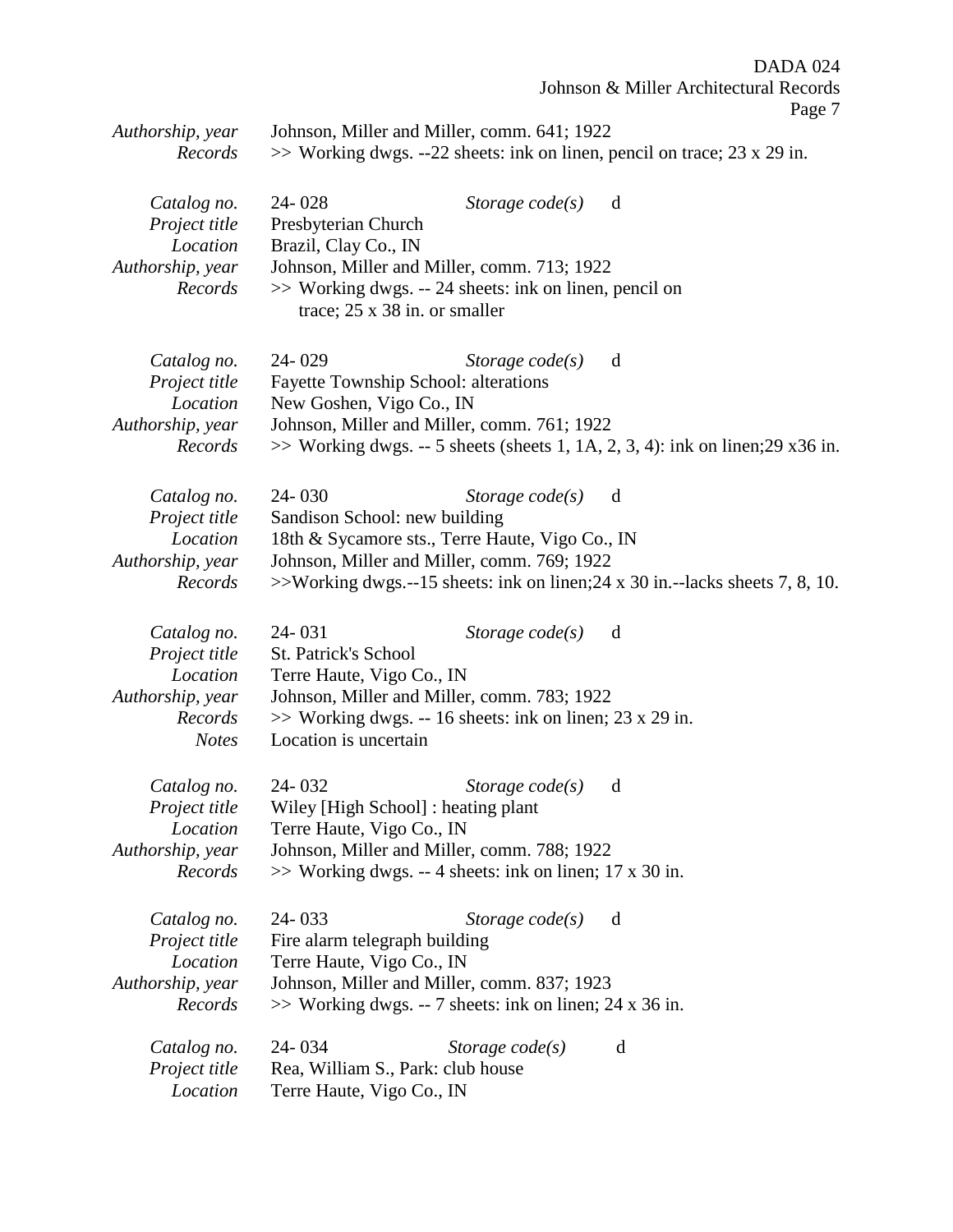Johnson & Miller Architectural Records *Authorship, year* Johnson, Miller, Miller & Yeager, comm. 890; 1924 *Records* >> Working dwgs. -- 14 sheets: ink on linen, blueprint; 23 x 29 in. or smaller *Notes* Ewing H. Miller I, designer, still in use (1990) *Catalog no.* 24- 035 *Storage code(s)* d *Project title* Odox & Madison Township Consolidated School *Location* Odon, Daviess Co., IN *Authorship, year* Johnson, Miller, Miller & Yeager, comm. 912; 1924 *Records* >> Working dwgs. -- 9 sheets: ink on linen, pencil on traces; 23 x 29 in. or smaller *Catalog no.* 24- 036 *Storage code(s)* d *Project title* Indiana State Normal School: dormitory for women *Location* Terre Haute, Vigo Co., IN *Authorship, year* Johnson, Miller, Miller & Yeager, comm. 919; 1924 *Records* >> Working dwgs. -- 18 sheets: ink on linen; 23 x 30 in. -includes sheets 1-6, 8, 10-13, 21-27/ *Catalog no.* 24- 037 *Storage code(s)* d *Project title* O'Laughlin, Mr. Wilbur, house *Location* Terre Haute, Vigo Co., IN *Authorship, year* Johnson, Miller, Miller & Yeager, comm. 947; 1925 *Records* >> Working dwgs. -- 11 sheets: ink on linen; 17 x 30 in. *Catalog no.* 24- 038 *Storage code(s)* d *Project title* Lincoln School: additions and alterations *Location* Terre Haute, Vigo Co., IN *Authorship, year* Johnson, Miller, Miller & Yeager, comm. 973; 1925 *Records* >> Working dwgs. -- 14 sheets: ink on linen; 23 x 29 in. *Catalog no.* 24- 039 *Storage code(s)* d *Project title* Otter Creek Township School *Location* Burnett, Vigo Co., IN *Authorship, year* Johnson, Miller, Miller & Yeager, comm. 974; 1925 *Records* >> Working dwgs. -- 9 sheets: ink on linen; 17 x 30 in. *Catalog no.* 24- 040 *Storage code(s)* d *Project title* Gerstmeyer High School: automobile repair shop building *Location* Terre Haute, Vigo Co., IN *Authorship, year* Johnson, Miller, Miller & Yeager, comm. 976; 1925 *Records* >> Working dwgs. -- 10 sheets: ink on linen; 23 x 29 in. *Catalog no.* 24- 041 *Storage code(s)* d *Project title* Washington, Booker T., School: addition

DADA 024

Page 8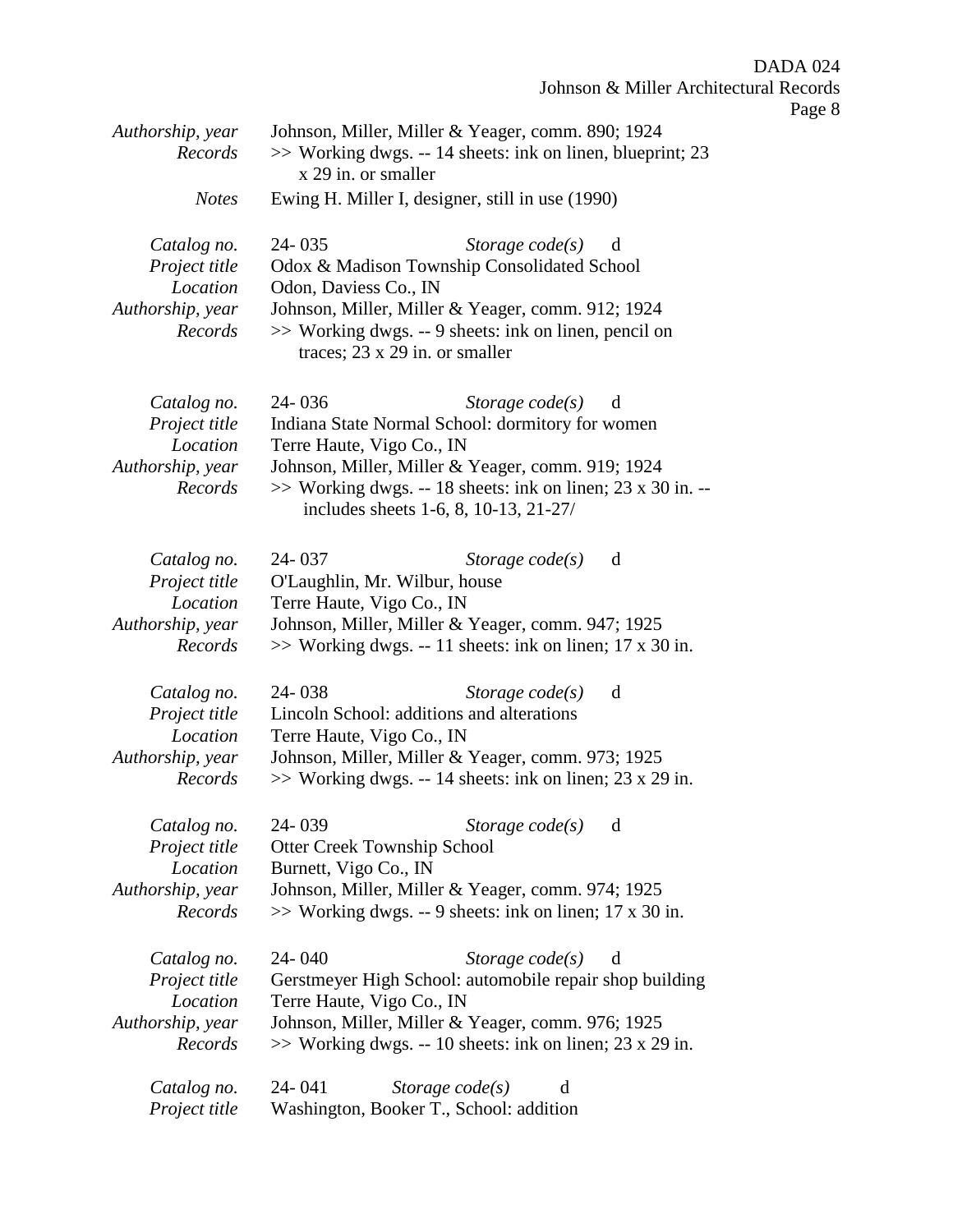| Location<br>Authorship, year | Terre Haute, Vigo Co., IN<br>Johnson, Miller, Miller & Yeager, comm. 977; 1925                                |  |  |  |
|------------------------------|---------------------------------------------------------------------------------------------------------------|--|--|--|
| Records<br><b>Notes</b>      | $\gg$ Working dwgs. -- 12 sheets: ink on linen; 23 x 29 in.<br>Listed on National Register of Historic Places |  |  |  |
| Catalog no.                  | 24-042<br>Storage $code(s)$<br>d                                                                              |  |  |  |
| Project title                | Central Christian Church: remodeling and repairs                                                              |  |  |  |
| Location<br>Authorship, year | Terre Haute, Vigo Co., IN<br>Johnson, Miller, Miller & Yeager, comm. 981; 1925                                |  |  |  |
| Records                      | $\gg$ Working dwgs. -- 2 sheets: ink on linen; 29 x 35 in.                                                    |  |  |  |
| Catalog no.                  | 24-043<br>Storage $code(s)$<br>d                                                                              |  |  |  |
| Project title                | Zorah Temple Mosque                                                                                           |  |  |  |
| Location<br>Authorship, year | Terre Haute, Vigo Co., IN<br>Johnson, Miller, Miller & Yeager, comm. 948; 1926                                |  |  |  |
| Records                      | $\gg$ Working dwgs. -- 33 sheets: ink on linen; 23 x 29 in.                                                   |  |  |  |
| Catalog no.                  | 24-044<br>Storage $code(s)$<br>d                                                                              |  |  |  |
| Project title                | B'nai Abraham Congregation synagogue                                                                          |  |  |  |
| Location                     | Terre Haute, Vigo Co., IN                                                                                     |  |  |  |
| Authorship, year<br>Records  | Johnson, Miller, Miller & Yeager, comm. 955; 1926<br>>> Working dwgs. -- 14 sheets: ink on linen, pencil on   |  |  |  |
|                              | trace; $23 \times 29$ in. or smaller                                                                          |  |  |  |
| Catalog no.                  | $24 - 045$<br>Storage $code(s)$<br>d                                                                          |  |  |  |
| Project title                | Attica High School                                                                                            |  |  |  |
| Location                     | Attica, Fountain Co., IN                                                                                      |  |  |  |
| Authorship, year             | Johnson, Miller, Miller & Yeager, comm. 1036; 1927                                                            |  |  |  |
| Records                      | $\gg$ Working dwgs. -- 17 sheets: ink on linen; 30 x 39 in.                                                   |  |  |  |
| Catalog no.                  | 24-046<br>Storage $code(s)$<br>d                                                                              |  |  |  |
| Project title                | Indiana State Normal School/Indiana State Teachers College:<br><b>Physical Education Building</b>             |  |  |  |
| Location                     | Terre Haute, Vigo Co., IN                                                                                     |  |  |  |
| Authorship, year             | Johnson, Miller, Miller & Yeager, comm. 1040; 1927-29                                                         |  |  |  |
| Records                      | $\gg$ Working dwgs. -- 27 sheets: ink on linen, pencil on trace; 23 x 31 in.                                  |  |  |  |
| Catalog no.                  | 24-047<br>Storage $code(s)$<br>d                                                                              |  |  |  |
| Project title                | Nevins Township school building: addition and remodeling                                                      |  |  |  |
| Location                     | Fontanet, Vigo Co., IN                                                                                        |  |  |  |
| Authorship, year             | Johnson, Miller, Miller & Yeager, comm. 1052; 1927                                                            |  |  |  |
| Records                      | $\gg$ Working dwgs. -- 9 sheets (1-6, 10, 11, 15): ink on linen; 17 x 29 in.                                  |  |  |  |
| Catalog no.                  | 24-048<br>Storage $code(s)$<br>d                                                                              |  |  |  |
| Project title                | Union Hospital: private ward building, revisions                                                              |  |  |  |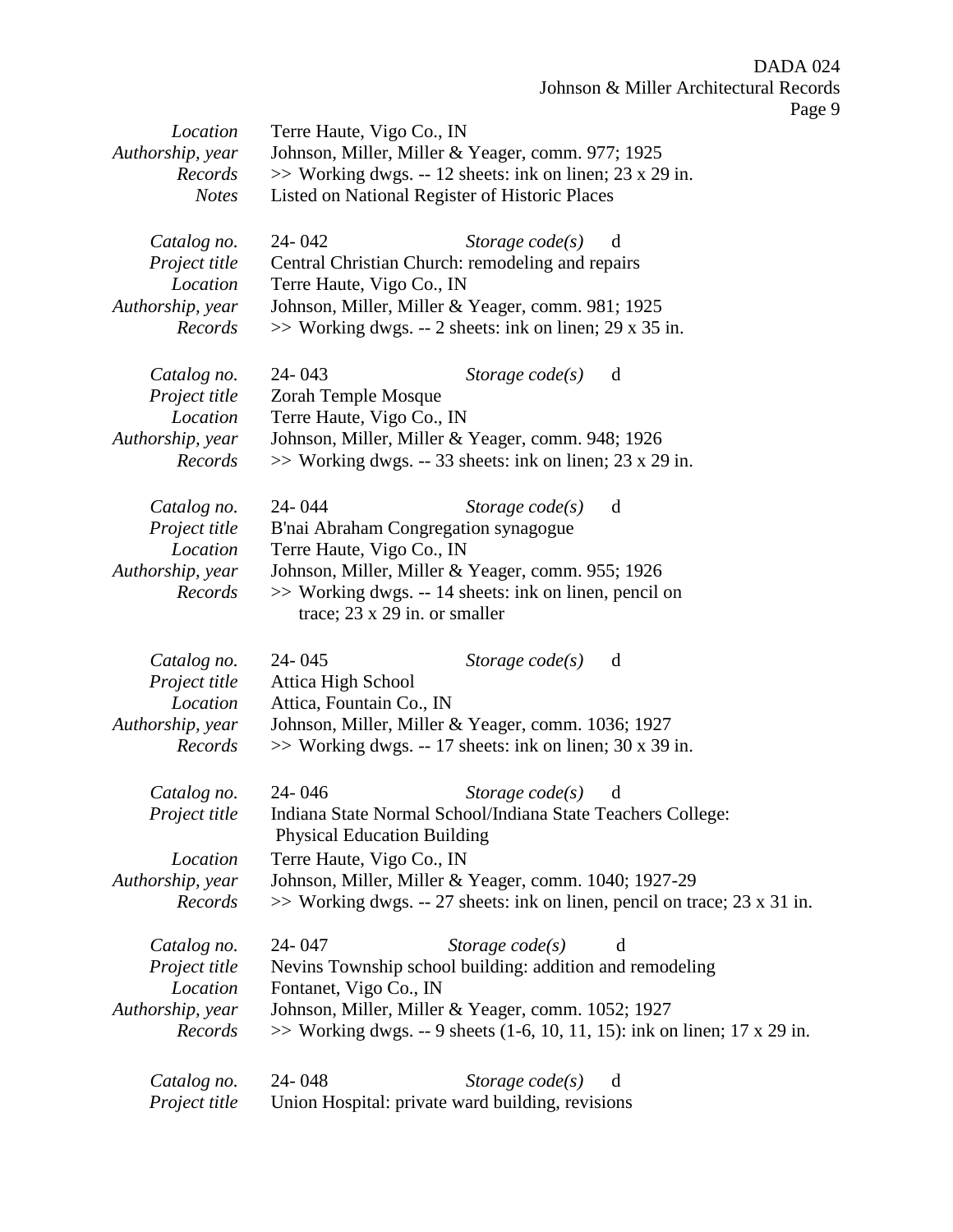| Location<br>Authorship, year<br>Records<br><b>Notes</b>                 | Terre Haute, Vigo Co., IN<br>Johnson, Miller, Miller & Yeager, comm. 1053; 1927<br>$\gg$ Working dwgs. -- 2 sheets: ink on linen; 29 x 36 in.<br>This project apparently is a continuation of job #590                                                                                   |
|-------------------------------------------------------------------------|------------------------------------------------------------------------------------------------------------------------------------------------------------------------------------------------------------------------------------------------------------------------------------------|
| Catalog no.<br>Project title<br>Location<br>Authorship, year<br>Records | 24-049<br>Storage $code(s)$<br>d<br>Indiana State Normal School: women's dormitory extension<br>Terre Haute, Vigo Co., IN<br>Johnson, Miller, Miller & Yeager, comm. 1094; 1928<br>$\gg$ Working dwgs. -- 25 sheets: ink on linen; 23 x 31 in. --<br>Includes sheets 1-15, 20-23, 30-35. |
| Catalog no.<br>Project title<br>Location<br>Authorship, year<br>Records | $24 - 050$<br>Storage $code(s)$<br>d<br>Indiana State Teachers College: heating plant<br>Terre Haute, Vigo Co., IN<br>Johnson, Miller, Miller & Yeager, comm. 1118; 1929<br>$\gg$ Working dwgs. -- 11 sheets (1-7, 10-13): ink on linen; 30 x 40 in.                                     |
| Catalog no.<br>Project title<br>Location<br>Authorship, year<br>Records | $24 - 051$<br>Storage $code(s)$<br>d<br>St. Benedict's Church: remodeling<br>Terre Haute, Vigo Co., IN<br>Miller & Yeager, comm. 1152; 1930<br>>> Working dwgs. -- 10 sheets: ink on linen, pencil on<br>trace; 30 x 39 in. or smaller                                                   |
| Catalog no.<br>Project title<br>Location<br>Authorship, year<br>Records | 24-052<br>Storage $code(s)$<br>d<br>Indiana State Teachers College: training school<br>Terre Haute, Vigo Co., IN<br>Miller & Yeager, comm. 1137; 1933<br>>> Working dwgs. -- 43 sheets: ink on linen, pencil on<br>trace; $33 \times 40$ in. or smaller                                  |
| Catalog no.<br>Project title<br>Location<br>Authorship, year<br>Records | 24-053<br>Storage $code(s)$<br>d<br><b>Highland School</b><br>Vigo Co., IN<br>Miller & Yeager, comm. 1204; 1934<br>$\gg$ Working dwgs. -- 8 sheets: pencil on trace; 29 x 39 in.                                                                                                         |
| Catalog no.<br>Project title<br>Location<br>Authorship, year<br>Records | 24-054 Storage code $(s)$<br>d<br>Rankin School: additions and remodeling<br>Vigo Co., IN<br>Miller & Yeager, comm. 1203; 1935<br>$\gg$ Working dwg. -- 1 sheet: ink on linen; 23 x 29 in.                                                                                               |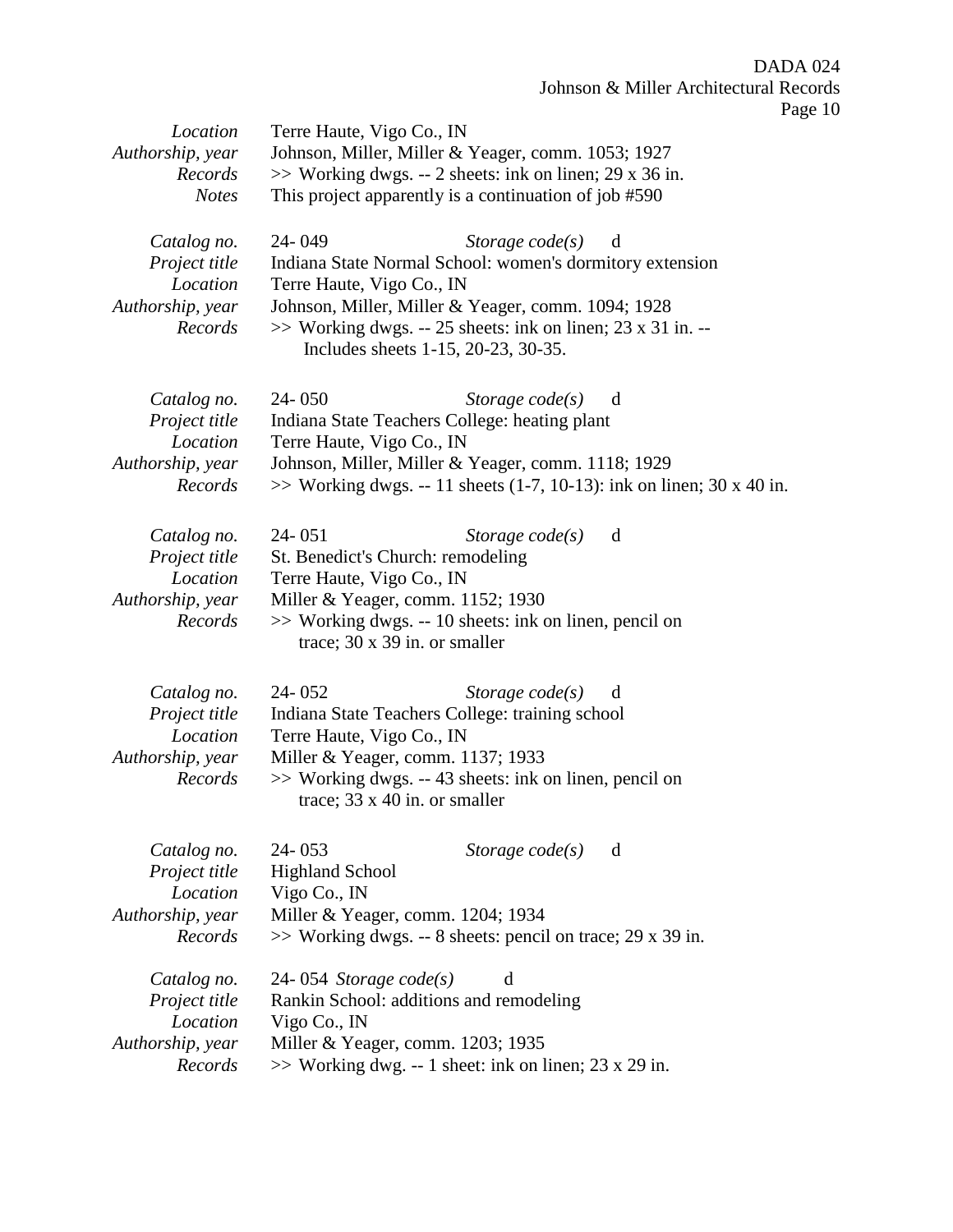| Catalog no.<br>Project title<br>Location<br>Authorship, year<br>Records | $24 - 055$<br>Storage $code(s)$<br>d<br>Portable school building<br>Taylorsville, Vigo Co., IN<br>Miller & Yeager, comm. 1218; 1935<br>>> Working dwgs. -- 5 sheets: pencil on trace; 23 x 29 in.                        |
|-------------------------------------------------------------------------|--------------------------------------------------------------------------------------------------------------------------------------------------------------------------------------------------------------------------|
| Catalog no.<br>Project title                                            | 24-056<br>Storage $code(s)$<br>d<br>Vigo County Asylum (Vigo County Poor Asylum; Vigo County<br>Poor Farm)                                                                                                               |
| Location<br>Authorship, year<br>Records                                 | Maple Ave., Terre Haute, Vigo Co., IN<br>Miller & Yeager, comm. 1219; 1935<br>>> Working dwgs. -- 25 sheets: pencil on trace, ink on linen; 23 x 29 in.                                                                  |
| Catalog no.<br>Project title                                            | 24-057<br>Storage $code(s)$<br>d<br>Vigo county home for dependent children (Glenn Home):<br>colored orphans dormitory                                                                                                   |
| Location<br>Authorship, year<br>Records                                 | Vigo Co., IN<br>Miller & Yeager, comm. 1223; 1935<br>$\gg$ Working dwgs. -- 10 sheets: pencil on trace; 23 x 29 in.                                                                                                      |
| Catalog no.<br>Project title<br>Location<br>Authorship, year<br>Records | 24-058<br>Storage $code(s)$<br>d<br>Indiana State Teachers College: men's dormitory<br>Terre Haute, Vigo Co., IN<br>Miller & Yeager, comm. 1240; 1936<br>$\gg$ Workings dwgs. -- 15 sheets: pencil on trace; 23 x 29 in. |
| Catalog no.<br>Project title<br>Location<br>Authorship, year<br>Records | 24-059<br>Storage $code(s)$<br>d<br>Garfield High School: gymnasium<br>Terre Haute, Vigo Co., IN<br>Miller & Yeager, comm. 1244; 1937<br>>> Working dwgs. -- 11 sheets: pencil on trace; 23 x 29 in.                     |
| Catalog no.<br>Project title<br>Location<br>Authorship, year<br>Records | $24 - 060$<br>Storage $code(s)$<br>d<br>Christ Evangelical Lutheran Church<br>Terre Haute, Vigo Co., IN<br>Miller & Yeager, comm. 1261; 1937<br>$\gg$ Working dwgs. -- 6 sheets: pencil on trace; 23 x 29 in. or smaller |
| Catalog no.<br>Project title<br>Location<br>Authorship, year<br>Records | 24-061<br>Storage $code(s)$<br>d<br>Grade School No. 3, Lost Creek Township<br>Vigo Co., IN<br>Miller & Yeager, comm. 1263; 1937<br>$\gg$ Working dwgs. -- 7 sheets: pencil on trace; 23 x 29 in.                        |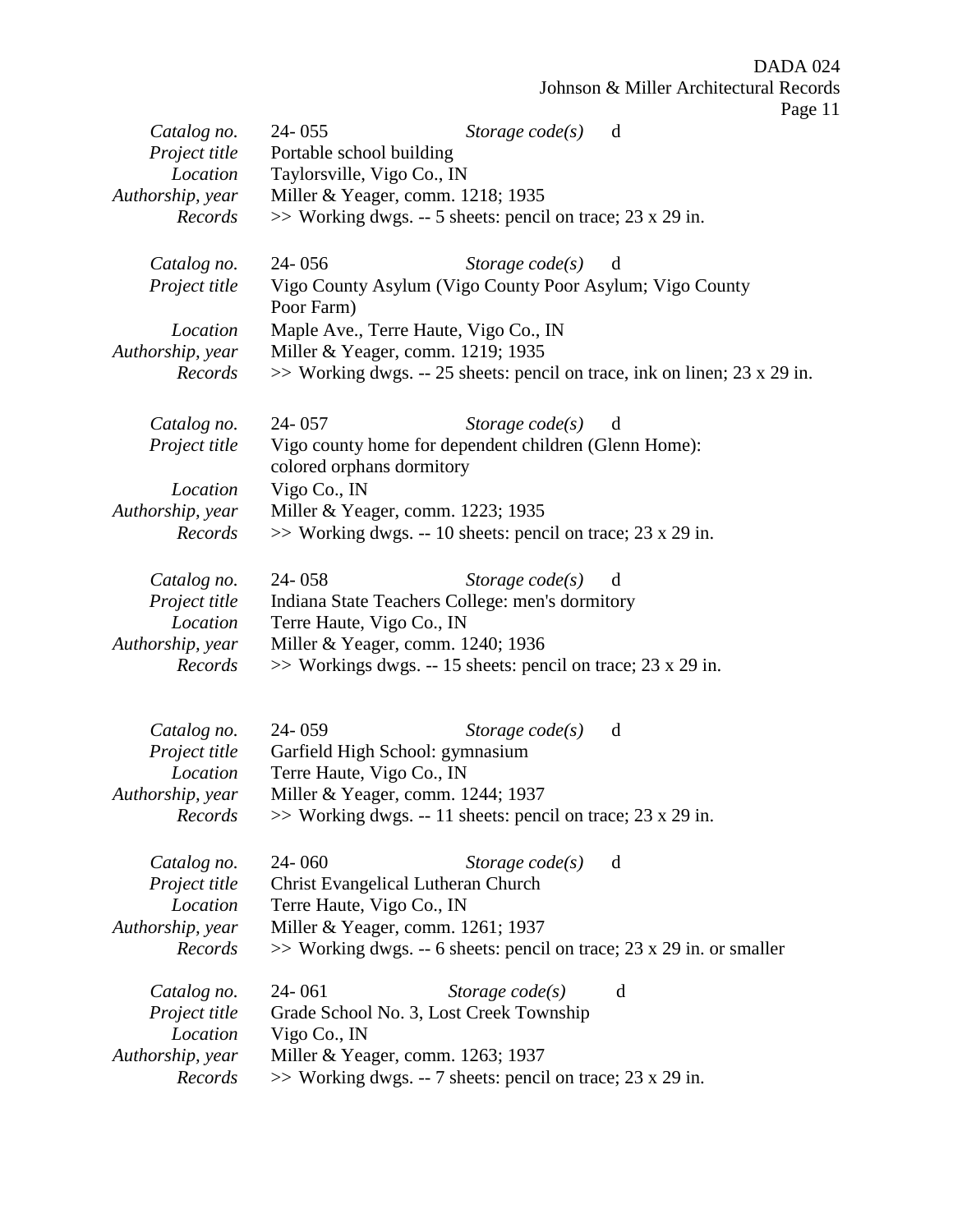DADA 024

Johnson & Miller Architectural Records

Page 12

| Catalog no.      | $24 - 062$                                                      | Storage $code(s)$   | d                                                                         |
|------------------|-----------------------------------------------------------------|---------------------|---------------------------------------------------------------------------|
| Project title    | Indiana State Teachers College: fine arts & commercial building |                     |                                                                           |
| Location         | Terre Haute, Vigo Co., IN                                       |                     |                                                                           |
| Authorship, year | Miller & Yeager, comm. 1272; 1938                               |                     |                                                                           |
| Records          | >> Working dwgs. -- 42 sheets: pencil on trace; 24 x 30 in.     |                     |                                                                           |
|                  |                                                                 |                     |                                                                           |
| Catalog no.      | $24 - 063$                                                      | Storage $code(s)$   | d                                                                         |
| Project title    | Commercial Solvents Corp. research laboratory: addition         |                     |                                                                           |
| Location         | Terre Haute, Vigo Co., IN                                       |                     |                                                                           |
| Authorship, year | Miller & Yeager, comm. 1350; 1945-48                            |                     |                                                                           |
| Records          | $\gg$ Working dwgs. -- 34 sheets: pencil on trace; 28 x 29 in.  |                     |                                                                           |
|                  |                                                                 |                     |                                                                           |
| Catalog no.      | 24-064                                                          | Storage $code(s)$   | d                                                                         |
| Project title    | Hook's Drug Store                                               |                     |                                                                           |
| Location         | Terre Haute, Vigo Co., IN                                       |                     |                                                                           |
| Authorship, year | Miller & Vrydagh, comm. 1460; 1948                              |                     |                                                                           |
| Records          | $\gg$ Working dwgs. -- 15 sheets: pencil on trace; 24 x 30 in.  |                     |                                                                           |
| <b>Notes</b>     | Allison Vrydagh, project architect                              |                     |                                                                           |
|                  |                                                                 |                     |                                                                           |
| Catalog no.      | $24 - 065$                                                      | Storage code(s)     | d                                                                         |
| Project title    | University Lutheran Chapel and Student Center                   |                     |                                                                           |
| Location         | Lafayette, Tippecanoe Co., IN                                   |                     |                                                                           |
| Authorship, year | Miller & Vrydagh, comm. 1526; 1950                              |                     |                                                                           |
| Records          | >> Working dwgs. -- 23 sheets: pencil on paper; 27 x 37 in.     |                     |                                                                           |
|                  |                                                                 |                     |                                                                           |
| Catalog no.      | 24-066                                                          | Storage $code(s)$   | d                                                                         |
| Project title    | Ferguson, D. M. Jr., motel and restaurant                       |                     |                                                                           |
| Location         | Terre Haute, Vigo Co., IN                                       |                     |                                                                           |
| Authorship, year | Miller & Vrydagh, comm. 1579; 1951                              |                     |                                                                           |
| Records          |                                                                 |                     | $\gg$ Working dwgs. -- 10 sheets: pencil on trace; 24 x 30 in. or smaller |
|                  |                                                                 |                     |                                                                           |
| Catalog no.      | 24-067                                                          | Storage $code(s)$ d |                                                                           |
| Project title    | Scottland School: gymnasium addition                            |                     |                                                                           |
| Location         | Scottland, Edgar Co., IL                                        |                     |                                                                           |
| Authorship, year | Miller & Vrydagh, comm. 1616; 1953                              |                     |                                                                           |
| Records          | $\gg$ Working dwgs. -- 4 sheets: pencil on vellum; 23 x 29 in.  |                     |                                                                           |
|                  |                                                                 |                     |                                                                           |
| Catalog no.      | 24-068                                                          | Storage code(s)     | $d++$                                                                     |
| Project title    | <b>East Side Elementary School</b>                              |                     |                                                                           |
| Location         | Terre Haute, Vigo Co., IN                                       |                     |                                                                           |
| Authorship, year | Miller, Vrydagh & Miller, comm. 1659; 1956                      |                     |                                                                           |
| Records          | $\gg$ Working dwgs. -- 17 sheets: pencil on trace; 28 x 67 in.  |                     |                                                                           |
|                  |                                                                 |                     |                                                                           |
| Catalog no.      | 24-069                                                          | Storage $code(s)$   | d                                                                         |
| Project title    | Indiana State Teachers College: women's dormitory               |                     |                                                                           |
|                  |                                                                 |                     |                                                                           |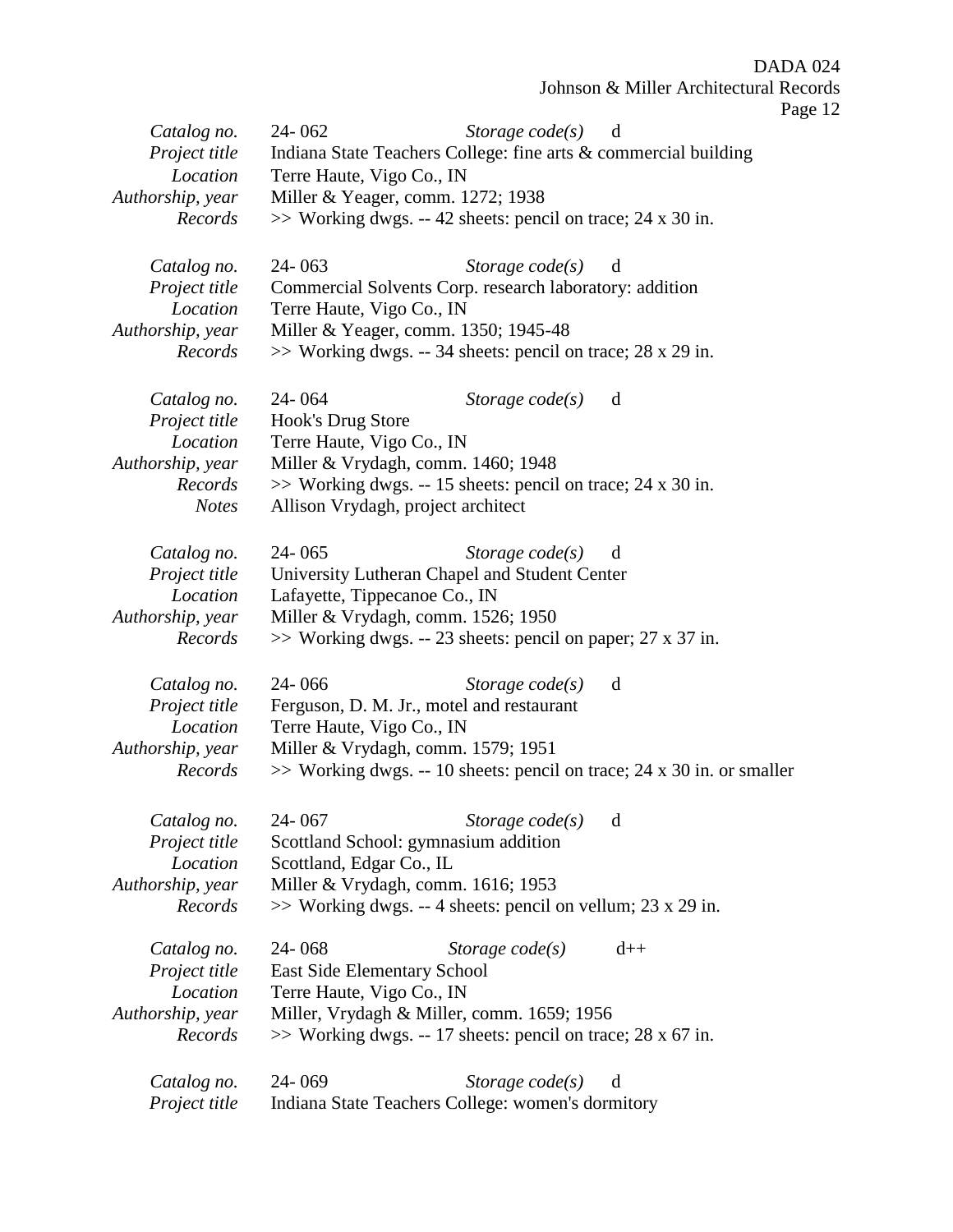| Location         | Terre Haute, Vigo Co., IN                                                  |  |  |
|------------------|----------------------------------------------------------------------------|--|--|
| Authorship, year | Miller, Vrydagh & Miller, comm. 1680; 1957                                 |  |  |
| Records          | >> Working dwgs. -- 39 sheets: pencil on vellum, blue                      |  |  |
|                  | print; 33 x 40 in. or smaller                                              |  |  |
|                  |                                                                            |  |  |
| Catalog no.      | 24-070<br>Storage $code(s)$<br>d                                           |  |  |
| Project title    | Eastern Express Inc., office building                                      |  |  |
| Location         | U.S. Highway 40, Terre Haute, Vigo Co., IN                                 |  |  |
| Authorship, year | Miller, Vrydagh & Miller, comm. 1601; 1958                                 |  |  |
| Records          | $\gg$ Working dwgs. -- 16 sheets: pencil on trace; 28 x 43 in.             |  |  |
|                  |                                                                            |  |  |
|                  |                                                                            |  |  |
| Catalog no.      | 24-071<br>Storage $code(s)$<br>d                                           |  |  |
| Project title    | Bloomfield High School: addition                                           |  |  |
| Location         | Terre Haute, Vigo Co., IN                                                  |  |  |
| Authorship, year | Miller, Vrydagh & Miller, comm. 1700; 1958                                 |  |  |
| Records          | $\gg$ Working dwgs. -- 14 sheets: pencil on trace; 32 x 48 in.             |  |  |
|                  |                                                                            |  |  |
| Catalog no.      | 24-072<br>Storage $code(s)$<br>d                                           |  |  |
| Project title    | Chamber of Commerce building: remodeling                                   |  |  |
| Location         | 629 Cherry St., Terre Haute, Vigo Co., IN                                  |  |  |
| Authorship, year | Miller, Vrydagh & Miller, comm. 1704; 1958                                 |  |  |
| Records          | $\gg$ Working dwgs. -- 2 sheets: pencil on trace; 28 x 38 in.              |  |  |
|                  |                                                                            |  |  |
| Catalog no.      | 24-073<br>Storage $code(s)$<br>d                                           |  |  |
| Project title    | American Red Cross, Wabash Valley Chapter: chapter house                   |  |  |
| Location         | Terre Haute, Vigo Co., IN                                                  |  |  |
| Authorship, year | Miller, Miller and Assoc., comm. 1805; 1964                                |  |  |
| Records          | $\gg$ Working dwgs. -- 20 sheets: pencil on trace; 29 x 41 in. and smaller |  |  |
|                  |                                                                            |  |  |
| Catalog no.      | 24-074<br>Storage $code(s)$<br>d                                           |  |  |
| Project title    | First Unitarian Universalist Church                                        |  |  |
| Location         | State Rd. 46 by-pass, Terre Haute, Vigo Co., IN                            |  |  |
| Authorship, year | Miller, Miller & Assoc., comm. 1819; 1964                                  |  |  |
| Records          | $\gg$ Working dwgs. -- 8 sheets: pencil on trace; 30 x 42 in. and smaller  |  |  |
|                  |                                                                            |  |  |
|                  |                                                                            |  |  |
| Catalog no.      | 24-075<br>Storage $code(s)$<br>d                                           |  |  |
| Project title    | Heath, L. S., & Sons office building: addition                             |  |  |
| Location         | Robinson, Crawford Co., IL                                                 |  |  |
| Authorship, year | Miller, Miller and Assoc., comm. 1845; 1964                                |  |  |
| Records          | $\gg$ Working dwgs. -- 24 sheets: pencil on trace; 30 x 42 in.             |  |  |
|                  |                                                                            |  |  |
| Catalog no.      | 24-076<br>Storage $code(s)$<br>d                                           |  |  |
| Project title    | Delta Upsilon fraternity house                                             |  |  |
| Location         | West Lafayette, Tippecanoe Co., IN                                         |  |  |
| Authorship, year | Miller, Miller and Assoc., comm. 1838; 1965                                |  |  |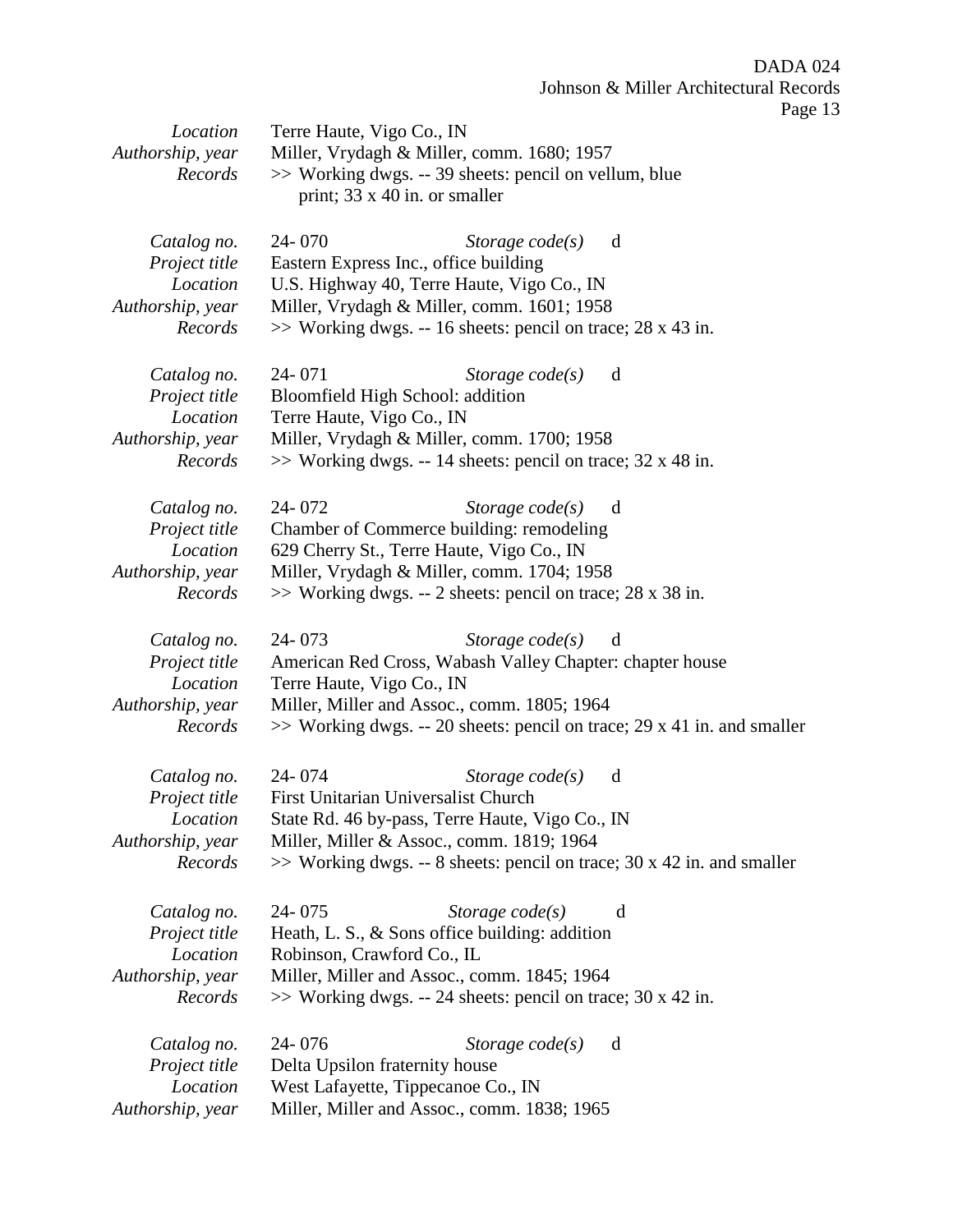*Records* >> Working dwgs. -- 24 sheets: pencil on trace, blueprint; 29 x 41 in.

| Catalog no.<br>Project title<br>Location<br>Authorship, year<br>Records<br><b>Notes</b> | 24-077<br>Indiana State University: campus landscaping<br>Terre Haute, Vigo Co., IN<br>Miller, Miller and Assoc. comm. 1876; 1965-67<br>$\gg$ Working dwgs. -- 7 sheets: pencil on trace; 30 x 42 in.<br>Frits Loonsten, landscape consultant              | Storage $code(s)$ | d                                                                              |
|-----------------------------------------------------------------------------------------|------------------------------------------------------------------------------------------------------------------------------------------------------------------------------------------------------------------------------------------------------------|-------------------|--------------------------------------------------------------------------------|
| Catalog no.<br>Project title<br>Location<br>Authorship, year<br>Records                 | 24-078<br>Southwest redevelopment project<br>Terre Haute, Vigo Co., IN<br>Miller, Miller and Assoc., comm. 1885; 1966<br>$\gg$ Working dwgs. -- 2 sheets: pencil on trace; 30 x 42 in.                                                                     | Storage $code(s)$ | d                                                                              |
| Catalog no.<br>Project title<br>Location<br>Authorship, year<br>Records                 | 24-079<br>Honey Creek Square shopping center/Sears Roebuck & Co.<br>retail store at Honey Creek Square<br>Terre Haute, Vigo Co., IN<br>Ewing Miller Assoc., comms. 1883, 1883 A; 1966-68<br>$\gg$ Working dwgs. -- 76 sheets: pencil on trace; 30 x 42 in. | Storage $code(s)$ | d                                                                              |
| Catalog no.<br>Project title<br>Location<br>Authorship, year<br>Records                 | $24 - 080$<br>Terminal & garage buildings<br>Harrisburg, Dauphin Co., PA<br>Ewing Miller Assoc., comm. 1890; 1966                                                                                                                                          | Storage $code(s)$ | d<br>$\gg$ Working dwgs. -- 13 sheets: pencil on trace; 30 x 41 in. or smaller |
| Catalog no.<br>Project title<br>Location<br>Authorship, year<br>Records                 | 24-081<br>Union Hospital: addition<br>Terre Haute, Vigo Co., IN<br>Ewing Miller Assoc., comm. 1839; 1967<br>>> Prelim. working dwgs. -- 15 sheets: pencil on trace; 30 x 42 in.                                                                            | Storage $code(s)$ | d                                                                              |
| Catalog no.<br>Project title<br>Location<br>Authorship, year<br>Records                 | 24-082<br><b>Meadows Elementary School</b><br>Terre Haute, Vigo Co., IN<br>Ewing Miller Assoc., comm. 1911; 1967<br>$\gg$ Working dwgs. -- 9 sheets: pencil on trace; 30 x 42 in.                                                                          | Storage $code(s)$ | d                                                                              |
| Catalog no.<br>Project title<br>Location<br>Authorship, year<br>Records                 | 24-083<br>Bloomfield Elementary School: addition<br>Bloomfield, Greene Co., IN<br>Ewing Miller Assoc., comm. 1894; 1968<br>>> Working dwgs. -- 8 sheets: pencil on trace; 30 x 42 in.                                                                      | Storage $code(s)$ | d                                                                              |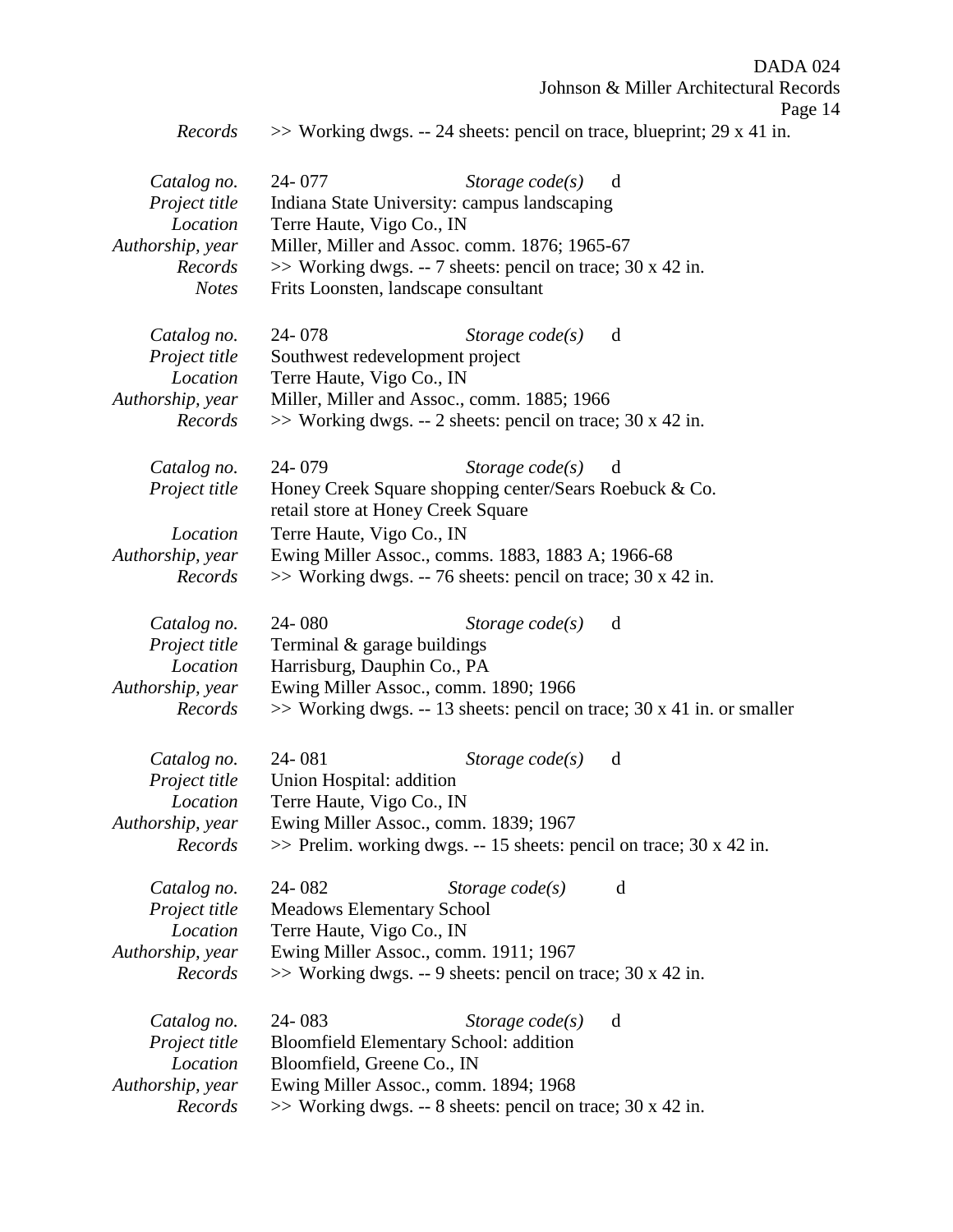DADA 024

Johnson & Miller Architectural Records

| u |  |
|---|--|
|---|--|

| Catalog no.<br>Project title<br>Location<br>Authorship, year<br>Records | 24-084<br>Storage $code(s)$<br>d<br>Indiana State University: School of Nursing, clinical education building<br>Terre Haute, Vigo Co., IN<br>Ewing Miller Assoc., comm. 1895; 1968<br>>> Working dwgs. -- 35 sheets: pencil on trace, ink on<br>trace; $30 \times 42$ in. or smaller                         |
|-------------------------------------------------------------------------|--------------------------------------------------------------------------------------------------------------------------------------------------------------------------------------------------------------------------------------------------------------------------------------------------------------|
| Catalog no.<br>Project title<br>Location<br>Authorship, year<br>Records | 24-085<br>Storage $code(s)$<br>d<br>Wabash College: physical education building remodeling, phase II<br>Crawfordsville, Montgomery Co., IN<br>Ewing Miller Assoc., comm. 1899; 1968<br>>> Working dwgs. -- 4 sheets: pencil on trace; 30 x 42 in.                                                            |
| Catalog no.<br>Project title<br>Location<br>Authorship, year<br>Records | 24-086<br>Storage $code(s)$<br>d<br>Wabash Valley Technical Institute, phases I and II<br>Terre Haute, Vigo Co., IN<br>Ewing Miller Assoc., comm. 1912; 1968<br>>> Working dwgs. -- 32 sheets: pencil on trace; 30 x 42 in. or smaller                                                                       |
| Catalog no.<br>Project title<br>Location<br>Authorship, year<br>Records | 24-087<br>Storage code(s)<br>d<br>Callahan Funeral Home: remodeling<br>[Terre Haute], Vigo Co., IN<br>Ewing Miller Assoc., comm. 1913; [1968?]<br>$\gg$ Working dwgs. -- 6 sheets: pencil on trace; 30 x 42 in.                                                                                              |
| Catalog no.<br>Project title<br>Location<br>Authorship, year<br>Records | 24-088<br>Storage $code(s)$<br>d<br>Hamilton, Katherine, Mental Health Center<br>Terre Haute, Vigo Co., IN<br>Ewing Miller Assoc., comm. 1892; 1968-69<br>>> Working dwgs. -- 32 sheets: ink on paper, pencil on<br>trace, blueprint; $30 \times 42$ in.                                                     |
| Catalog no.<br>Project title<br>Location<br>Authorship, year<br>Records | 24-089<br>Storage $code(s)$<br>d<br>Honey Creek Root Store at Honey Creek Square<br>Terre Haute, Vigo Co., IN<br>Ewing Miller Assoc., project 1922; Crowther, Kruse, Landin<br>& Assoc., job 68-614; 1968-69<br>>> Working dwgs. -- 39 sheets: pencil on trace, blueprint;<br>$30 \times 42$ in. or smaller. |
| Catalog no.<br>Project title                                            | 24-090<br>Storage $code(s)$<br>d<br>Indiana State University: driver and safety instructional<br>demonstration center                                                                                                                                                                                        |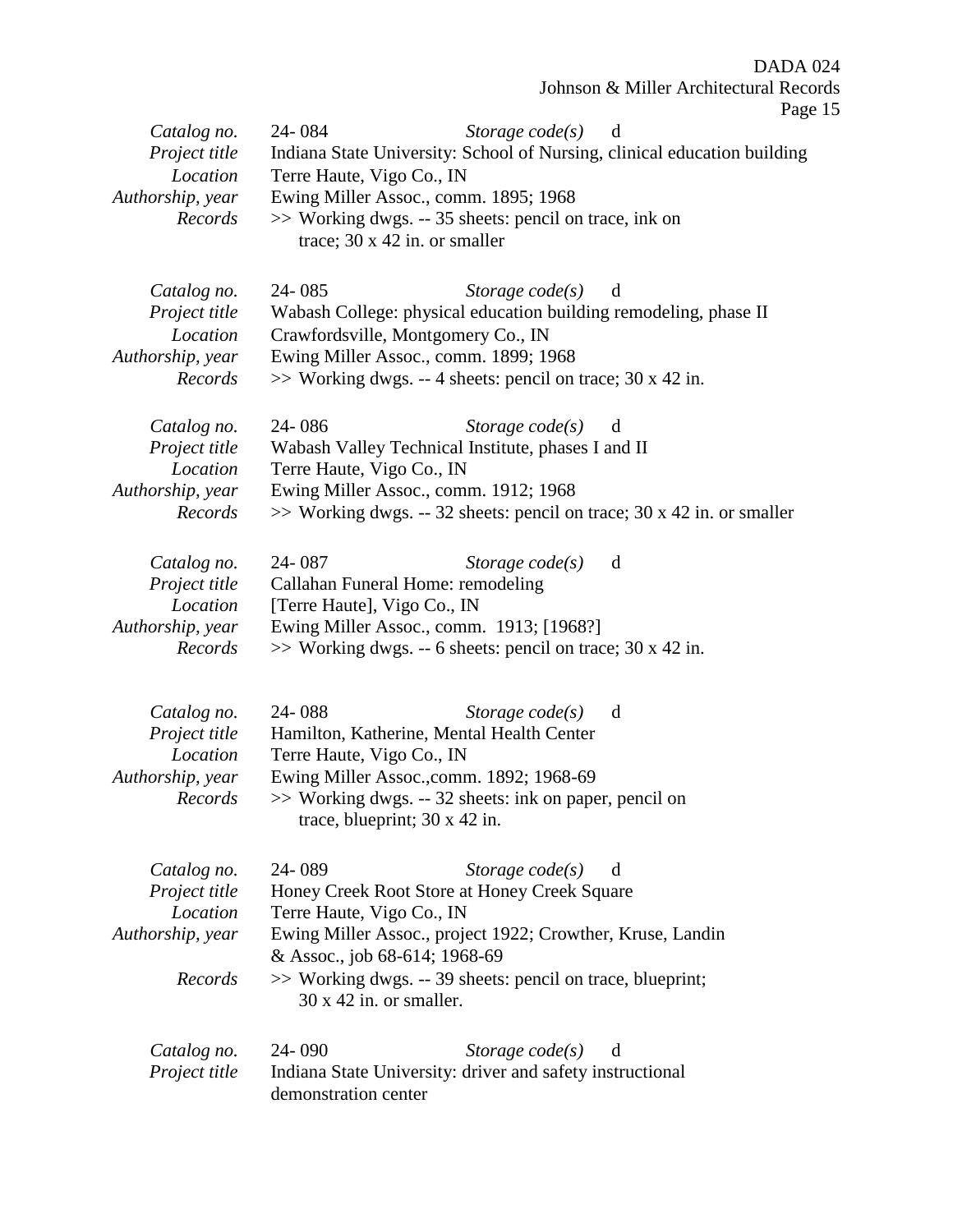| Location                  | Terre Haute, Vigo Co., IN                                                     |  |  |  |
|---------------------------|-------------------------------------------------------------------------------|--|--|--|
| Authorship, year          | Ewing Miller Assoc., comm. 1932; 1969                                         |  |  |  |
| Records                   | >> Working dwgs. -- 15 sheets: ink on acetate, ink on                         |  |  |  |
|                           | mylar, pencil on trace; 30 x 42 in. or smaller                                |  |  |  |
|                           |                                                                               |  |  |  |
| Catalog no.               | 24-091<br>Storage $code(s)$<br>d                                              |  |  |  |
| Project title             | Greenwood Manor, phase II                                                     |  |  |  |
| Location                  | Terre Haute, Vigo Co., IN                                                     |  |  |  |
| Authorship, year          | Ewing Miller Assoc.; 1969                                                     |  |  |  |
| Records                   | >> Working dwgs. -- 42 sheets: pencil on trace, ink on                        |  |  |  |
|                           | trace, blueprint; $30 \times 42$ in. or smaller                               |  |  |  |
| Catalog no.               | 24-092<br>Storage $code(s)$<br>d                                              |  |  |  |
|                           |                                                                               |  |  |  |
| Project title<br>Location | Shanks Motor Co., new [Volkswagen] auto agency                                |  |  |  |
|                           | Terre Haute, Vigo Co., IN                                                     |  |  |  |
| Authorship, year          | Ewing Miller Assoc., comm. 1945; 1969                                         |  |  |  |
| Records                   | $\gg$ Working dwgs. -- 25 sheets: pencil on trace; 30 x 42 in. or smaller     |  |  |  |
| Catalog no.               | 24-093<br>Storage $code(s)$<br>d                                              |  |  |  |
| Project title             | Union Hospital: addition                                                      |  |  |  |
| Location                  | Terre Haute, Vigo Co., IN                                                     |  |  |  |
| Authorship, year          | Ewing Miller Assoc., comm. 19[62?]; 1970                                      |  |  |  |
| Records                   | $\gg$ Working dwgs. -- 107 sheets: ink on mylar, pencil on trace; 30 x 42 in. |  |  |  |
|                           |                                                                               |  |  |  |
| Catalog no.               | 24-094<br>Storage $code(s)$<br>d                                              |  |  |  |
| Project title             | Indiana State University: Tirey Memorial Union, additions and remodeling      |  |  |  |
| Location                  | Terre Haute, Vigo Co., IN                                                     |  |  |  |
| Authorship, year          | Ewing Miller Assoc., comm. 1964; [1970?]                                      |  |  |  |
| Records                   | >> Schematics, perspectives. -- 11 sheets: pencil on                          |  |  |  |
|                           | vellum, ink on vellum; 30 x 42 in. or smaller                                 |  |  |  |
|                           |                                                                               |  |  |  |
| Catalog no.               | 24-095<br>Storage $code(s)$<br>d                                              |  |  |  |
| Project title             | University of Evansville: School of Nursing                                   |  |  |  |
| Location                  | Evansville, Vanderburgh Co., IN                                               |  |  |  |
| Authorship, year          | Ewing Miller Assoc. / Ewing Miller Partnership, project                       |  |  |  |
|                           | 1980; Condict and Fosse, job 7106; 1970-72                                    |  |  |  |
| Records                   | >> Working dwgs. -- 86 sheets: pencil on trace, ink on                        |  |  |  |
|                           | trace, ink on mylar, blueprint; 30 x 42 in. or smaller                        |  |  |  |
| Catalog no.               | 24-096<br>Storage $code(s)$<br>d                                              |  |  |  |
| Project title             | Indiana State University: stadium, phase II                                   |  |  |  |
| Location                  | Terre Haute, Vigo Co., IN                                                     |  |  |  |
| Authorship, year          | Ewing Miller Partnership, Sverdrup & Parcel and Assoc. (St.                   |  |  |  |
|                           |                                                                               |  |  |  |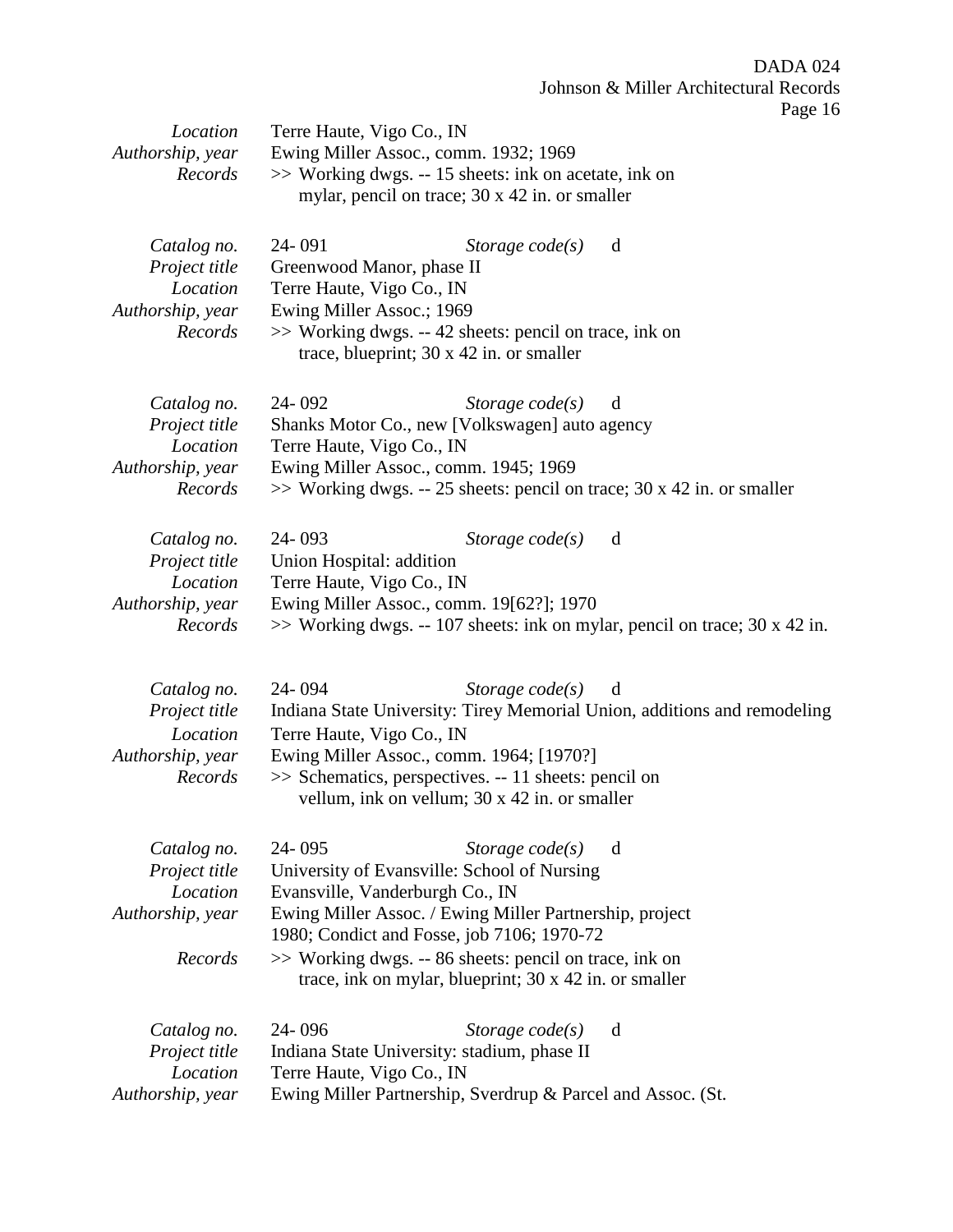|                                                                         |                                                                                                                                                                                                                          |                                                                                  | ع 1 a                                                                    |
|-------------------------------------------------------------------------|--------------------------------------------------------------------------------------------------------------------------------------------------------------------------------------------------------------------------|----------------------------------------------------------------------------------|--------------------------------------------------------------------------|
| Records                                                                 | Louis), plan 1986; 1971<br>>> Working dwgs. -- 34 sheets: ink on mylar, ink on vellum,<br>blueprint; $32 \times 42$ in. or smaller                                                                                       |                                                                                  |                                                                          |
| Catalog no.<br>Project title<br>Location<br>Authorship, year<br>Records | 24-097<br>CBS Records: injection molding plant<br>1400 N. Fruitridge Ave., Terre Haute, Vigo Co., IN<br>Ewing Miller Partnership; 1971<br>>> Working dwgs. -- 35 sheets: acetate negative; 20 x 24 in.                   | Storage $code(s)$                                                                | d                                                                        |
| Catalog no.<br>Project title<br>Location<br>Authorship, year<br>Records | 24-098<br>Terre Haute fire station<br>Terre Haute, Vigo Co., IN<br>Ewing Miller Partnership; 1971<br>>> Working dwgs. -- 43 sheets: pencil on vellum, ink on<br>vellum; 20 x 25 in. or smaller                           | Storage $code(s)$                                                                | d                                                                        |
| Catalog no.<br>Project title<br>Location<br>Authorship, year<br>Records | 24-099<br>Public Service Indiana: office building<br>Terre Haute, Vigo Co., IN<br>>> Working dwgs. -- 12 sheets: ink on vellum, pencil on                                                                                | Storage $code(s)$<br>vellum, ink on paper; 30 x 42 in. or smaller                | d<br>Ewing Miller Assoc. / Ewing Miller Partnership, plan T-021; 1971-72 |
| Catalog no.<br>Project title<br>Location<br>Authorship, year<br>Records | $24 - 100$<br>Indiana Laborers Training Institute<br>Oolitic, Lawrence Co., IN<br>Archonics Corp., plan T-002; 1972-74<br>>> Working dwgs., rendering. -- 76 sheets: pencil on                                           | Storage $code(s)$<br>vellum, ink on vellum, ink on paper; 25 x 30 in. or smaller | d                                                                        |
| Catalog no.<br>Project title<br>Location<br>Authorship, year<br>Records | $24 - 101$<br><b>Comprehensive Mental Health Center</b><br>Fort Wayne, Allen Co., IN<br>Archonics Corp., plan 6912; 1974<br>>> Working dwgs. -- 64 sheets: ink on vellum, pencil on<br>vellum, ink on mylar; 23 x 30 in. | Storage $code(s)$                                                                | d                                                                        |
| Catalog no.<br>Project title<br>Location<br>Authorship, year<br>Records | 24-102<br>Indianapolis Home Show, 1951 model home<br>Indianapolis, Marion Co., IN<br>Ewing H. Miller II; 1951<br>$\gg$ Working dwgs. -- 6 sheets: blueprint; 23 x 29 in.                                                 | Storage $code(s)$                                                                | d                                                                        |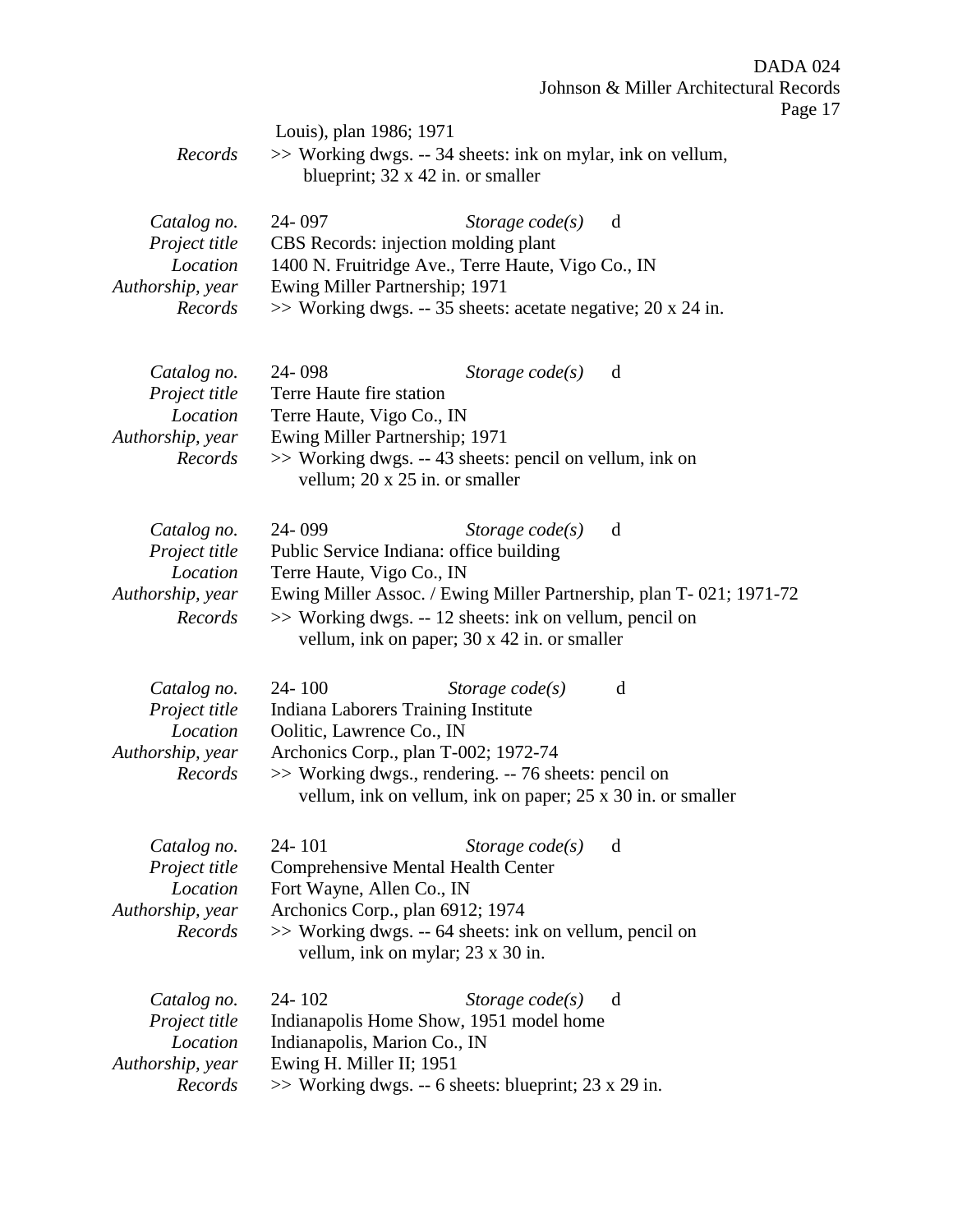|                                                                                         | Johnson & Miller Architectural Records<br>Page 18                                                                                                                                                                                                                                                                           |
|-----------------------------------------------------------------------------------------|-----------------------------------------------------------------------------------------------------------------------------------------------------------------------------------------------------------------------------------------------------------------------------------------------------------------------------|
| Catalog no.<br>Project title<br>Location<br>Authorship, year<br>Records                 | $24 - 103$<br>d<br>Storage $code(s)$<br>Miller, Mr. and Mrs. Ewing H., house: additions and remodelings<br>Terre Haute, Vigo Co., IN<br>Ewing H. Miller II and Gladys J. Miller; 1955-71<br>$\gg$ Working dwgs. -- 21 sheets: pencil on trace; 29 x 38 in. or smaller                                                       |
| Catalog no.<br>Project title<br>Location<br>Authorship, year<br>Records                 | 24-104<br>Storage $code(s)$<br>d<br>New Swope Gallery: concepts<br>Ewing Miller Assoc.; Gerald Exline; 1960s<br>>> Perspective sketches for front elevation /<br>-- 5 sheets: marker on trace; 53 x 11 in.                                                                                                                  |
| Catalog no.<br>Project title<br>Location<br>Authorship, year<br>Records                 | 24-105<br>Storage $code(s)$<br>$d++$<br>Indiana State University, Evansville: University Center<br>Evansville, Vanderburgh Co., IN<br>Ewing Miller Assoc.; Gerald Exline; ca. 1970s<br>$\gg$ Perspective sketches / -- 3 sheets: marker on trace; 21 x 73 in. or<br>smaller                                                 |
| Catalog no.<br>Project title<br>Location<br>Authorship, year<br>Records                 | $24 - 106$<br>Storage $code(s)$<br>d<br>Terre Haute city schools #13 and #25<br>Terre Haute, Vigo Co., IN<br>J. G. Vrydagh; 1920s<br>$\gg$ 6 photo reproductions; 18 x 27 in.                                                                                                                                               |
| Catalog no.<br>Project title<br>Location<br>Authorship, year<br>Records<br><b>Notes</b> | 24-107<br>Storage $code(s)$<br>d<br>McClean, William E., School<br>Terre Haute, Vigo Co., IN<br>Herbert Foltz, comm. 1602; 1916<br>$\gg$ 6 photo reproductions; 18 x 27 in.<br>Additions and alterations by Geo. J. Stoner and Co.,<br>Architects & Engineers (Chicago), Job #867; 1929                                     |
| Catalog no.<br>Project title<br>Location<br>Authorship, year<br>Records<br><b>Notes</b> | 24-108<br>Storage $code(s)$<br>d<br>Cherry Building for Cherry St. Building Corp.<br>600 block Cherry St., Terre Haute, Vigo Co., IN<br>Geo. J. Stoner and Co. (Terre Haute), comm. 835B; 1927<br>$\gg$ Working dwgs. -- 5 sheets: ink on paper; 24 x 42 in.<br>Reference Material for Miller, Vrydagh and Miller job #1704 |
| Catalog no.<br>Project title<br>Location                                                | 24-109<br>Storage $code(s)$<br>d<br>Indiana State Teachers College: Student Union Building:<br>addition and remodeling<br>Terre Haute, Vigo Co., IN                                                                                                                                                                         |

DADA 024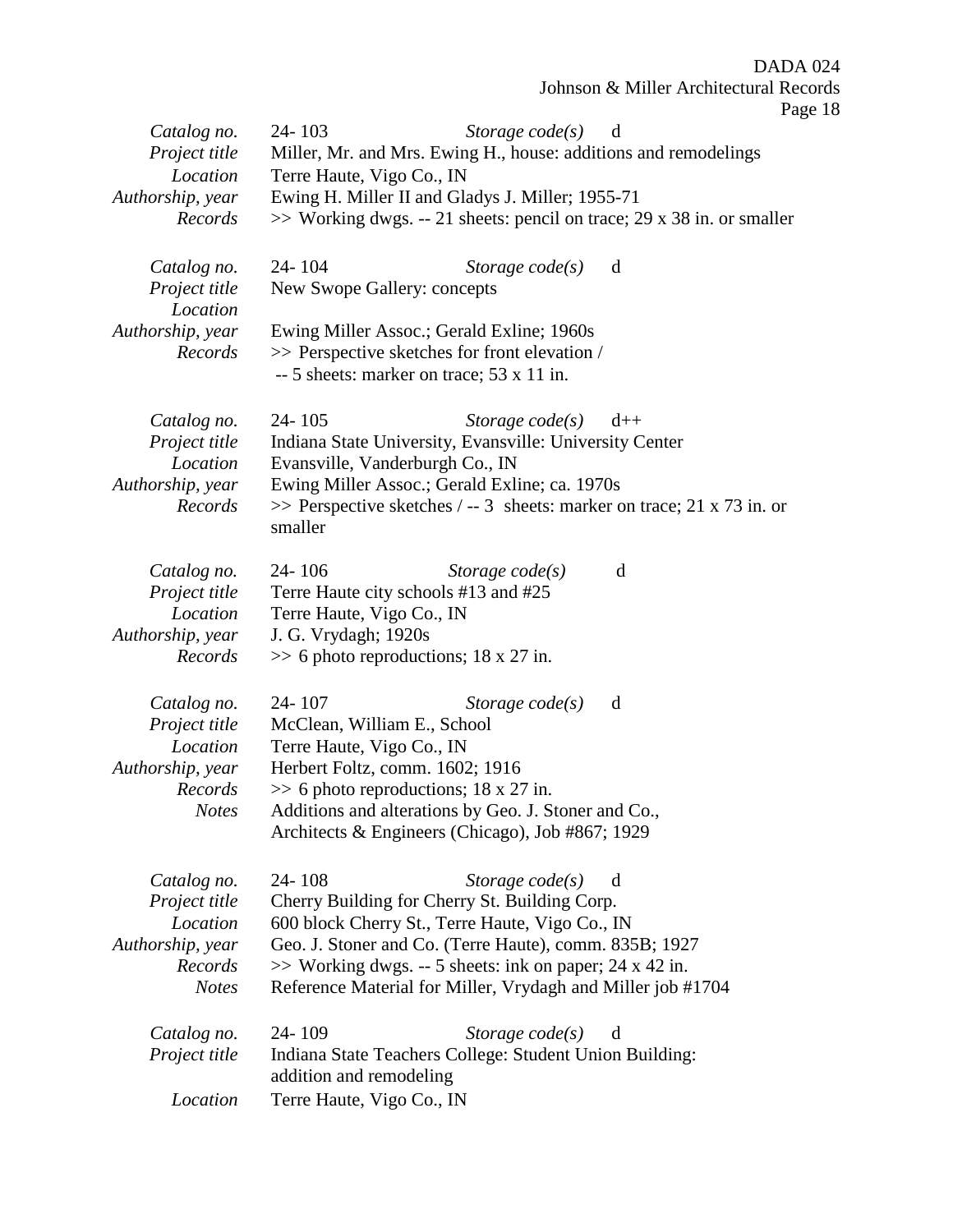Page 19

| Authorship, year<br>Records                                                             | Yeager Architects, comm. 238; 1958<br>$\gg$ Working dwgs. -- 4 sheets: pencil on paper; 28 x 39 in.                                                                                                                                                                                                                                                                                                                |  |  |  |
|-----------------------------------------------------------------------------------------|--------------------------------------------------------------------------------------------------------------------------------------------------------------------------------------------------------------------------------------------------------------------------------------------------------------------------------------------------------------------------------------------------------------------|--|--|--|
| Catalog no.<br>Project title<br>Location<br>Authorship, year<br>Records                 | $24 - 110$<br>Storage $code(s)$<br>d<br>Indiana State University: new classroom building, landscapeplanting<br>Terre Haute, Vigo Co., IN<br>Frits Loonsten, landscape architect; 1967-68<br>$\gg$ Site plan. -- 1 sheet: ink on trace; 25 x 36 in.                                                                                                                                                                 |  |  |  |
| Catalog no.<br>Project title<br>Location<br>Authorship, year<br>Records                 | 24-111<br>Storage $code(s)$<br>d<br>Mohawk Condominiums<br>Carmel vicinity, Hamilton Co., IN<br>Archonics Corp., comm. 22270; 1984<br>$\gg$ Working dwgs. -- 23 sheets: ink on acetate, ink on mylar; 24 x 36 in.                                                                                                                                                                                                  |  |  |  |
| Catalog no.<br>Project title<br>Location<br>Authorship, year<br>Records<br><b>Notes</b> | 24-112<br>Storage $code(s)$<br>d<br>Junior East Side High School, commission 560<br>Terre Haute, Vigo Co., IN<br>Johnson, Miller, Miller & Yeager; 1923-25<br>$\gg$ 52 sheets; ink on linen; 29.5 x 38 in.<br>Drawings completed by Ewing H. Miller the night he went<br>into the hospital and died, two months before his son Ewing<br>H. Miller II was born. Drawings added to the collection Nov. 15, 2010      |  |  |  |
| Catalog no.<br>Project title<br>Location<br>Authorship, year<br>Records<br><b>Notes</b> | 24-113<br>Storage $code(s)$<br>OVA <sub>7</sub><br>A few recent buildings by Johnson and Miller, Architects advertisement.<br>Terre Haute, IN<br>Johnson and Miller, Architects; ca.1918<br>$\gg$ 4 sheets; 14 x 11 in. ephemera; ink on paper<br>Depicts recent school buildings: Elnora, Fayette Twp.,<br>Spencer, Brazil, Washington high schools; St. Simons Boys,<br>Sarah Scott, and Eliza B. Warren schools |  |  |  |
| Catalog no.<br>Project title<br>Location                                                | 24-114<br>OVA <sub>7</sub><br>Storage $code(s)$<br>Drawings for main Terra Cotta cornice for mercantile<br>building for Wabash Realty Company.                                                                                                                                                                                                                                                                     |  |  |  |
| Authorship, year<br>Records                                                             | Winkle Terra Cotta Company, St. Louis, Missouri; 1921<br>$\gg$ 1 sheet, folded, blueprint, 26 x 40 in.                                                                                                                                                                                                                                                                                                             |  |  |  |
| Catalog no.<br>Project title<br>Location<br>Authorship, year                            | 24-115<br>OVA bx<br>Storage $code(s)$<br>Brick-laying schedule<br>Johnson & Miller; 1920s                                                                                                                                                                                                                                                                                                                          |  |  |  |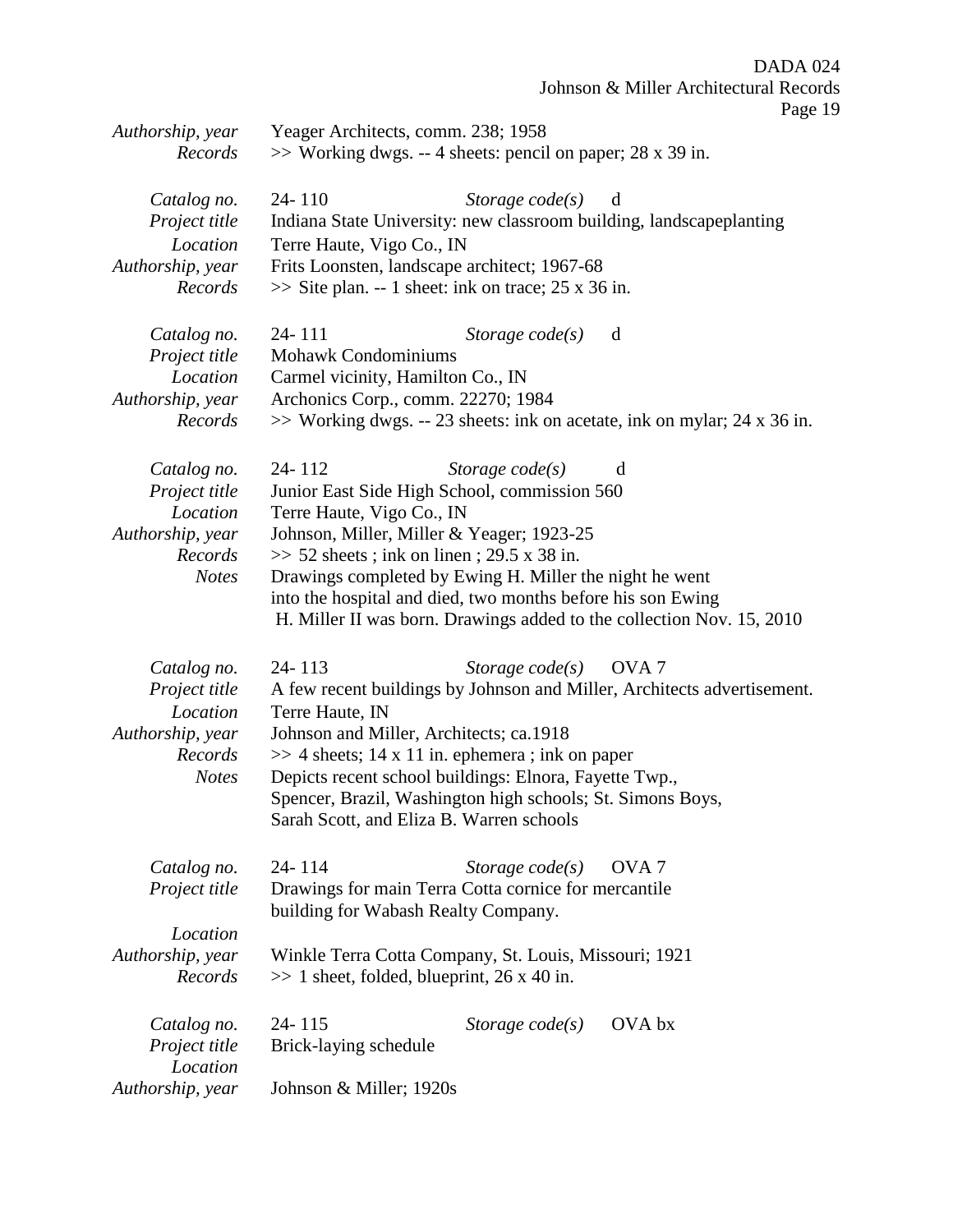*Records*  $\gg$  1 sheet, blueprint, 8.5 x 11 in. *Catalog no.* 24- 116 *Storage code(s)* OVA 7 *Project title* Sketches, with notations by other designers *Location Authorship, year* Ewing H. Miller II, Archonics; 1980s-1990s *Records* >> 2 oversize sheets, folded, ink and pencil on paper. *Catalog no.* 24- 117 *Storage code(s)* bx *Project title* Building specifications for Wiley Gymnasium, general construction and heating and plumbing. *Location* Terre Haute, Vigo Co., IN *Authorship, year* Johnson and Miller, Architects; 1921 *Records* >> bound papers, 14 x 9 in. *Catalog no.* 24- 118 *Storage code(s)* bx *Project title* Building specifications for Young Men's Christian Association (YMCA) *Location* Terre Haute, Vigo Co., IN *Authorship, year* Miller & Yeager, Architects; 1938 *Records* >> bound papers with cover, 8.5 x 11 in. *Catalog no.* 24- 119 *Storage code(s)* bx *Project title* Preliminary schematic for Indiana State Office Building *Location* Indianapolis, Marion Co., IN *Authorship, year* Howard Needles Tammen & Bergendoff; 1987 *Records* >> bound papers, 8.5 x 11 in. *Catalog no.* 24- 120 *Storage code(s)* d *Project title* Arts and Sciences building, University of Evansville *Location* Evansville, Vanderburgh Co., IN *Authorship, year* Ewing Miller, Archonics *Records* >> perspective drawing: 1 sheet, pencil on vellum *Catalog no.* 24- 121 *Storage code(s)* d *Project title* Unidentified interior *Location Authorship, year* Ewing Miller, Archonics *Records* >> interior perspective: 1 sheet, ink on tracing paper *Catalog no.* 24- 122 *Storage code(s)* d *Project title* New Cabin Complex, Brown County State Park *Location* Brown Co., IN *Authorship, year* Ewing Miller, Archonics Corp. *Records* >> drawings: 6 sheets, bluelines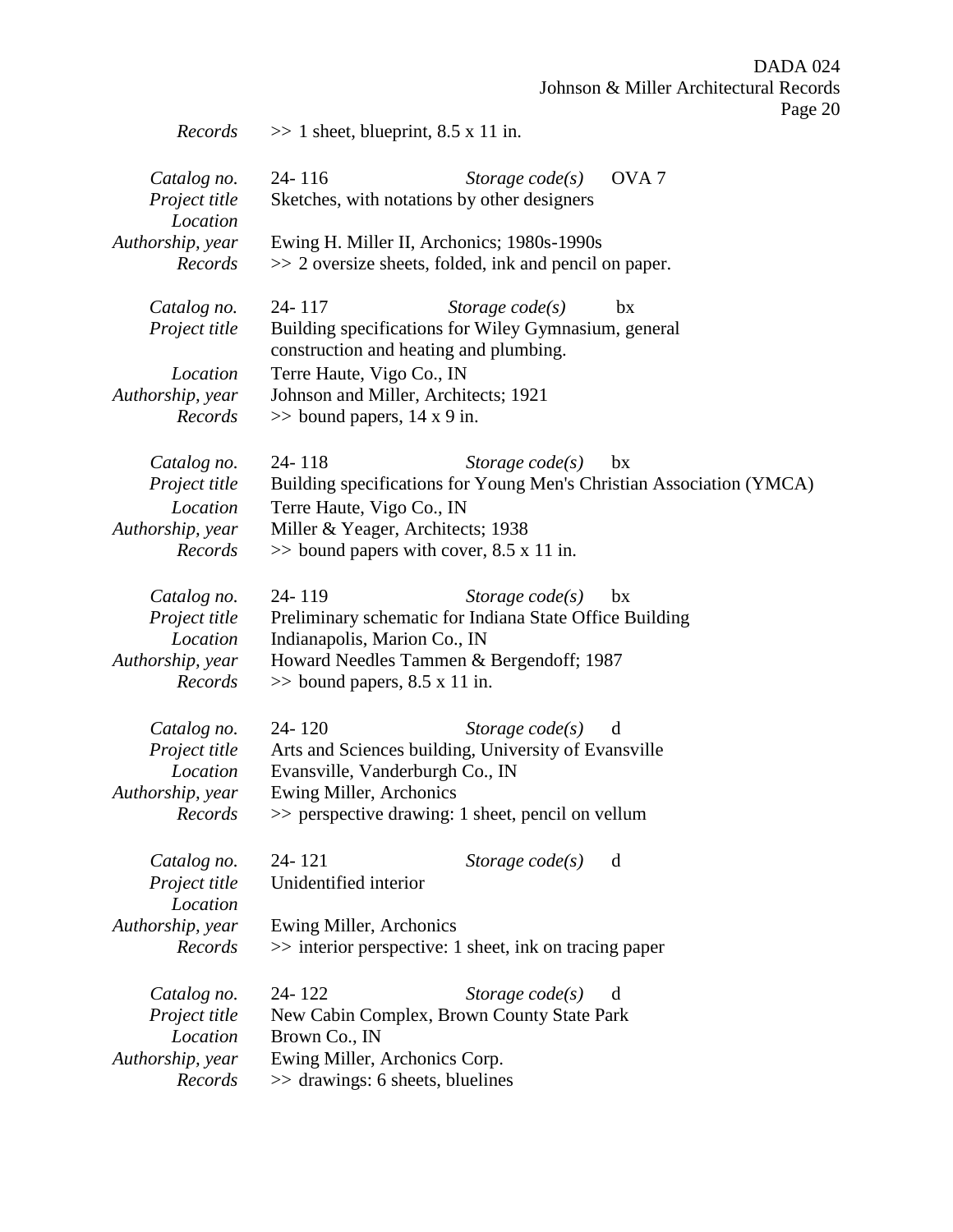Page 21

| Catalog no.          | 24-123                                                      | Storage $code(s)$ | d |
|----------------------|-------------------------------------------------------------|-------------------|---|
| Project title        | Unidentified stone and wood building, possibly state park   |                   |   |
|                      | building. Exterior perspectives with five building options. |                   |   |
| Location             |                                                             |                   |   |
| Authorship, year     | Ewing Miller, Archonics; 1980s                              |                   |   |
| Records              | >> Exterior perspectives: 5 sheets, ink on tracing paper    |                   |   |
| Catalog no.          | 24-124                                                      | Storage $code(s)$ | d |
| Project title        | Unidentified residence                                      |                   |   |
| Location             |                                                             |                   |   |
| Authorship, year     | Ewing Miller, Archonics Corp.; 1980s                        |                   |   |
| Records              | >> Exterior perspective: 2 sheets,                          |                   |   |
| ink on tracing paper |                                                             |                   |   |
| Catalog no.          | 24 - 125                                                    | Storage $code(s)$ | d |

| Calatog no.      | 24- IZJ                              | Storage code(S)                                                  | - 00 |
|------------------|--------------------------------------|------------------------------------------------------------------|------|
| Project title    | YMCA, view looking south             |                                                                  |      |
| Location         | Terre Haute, Vigo Co., IN            |                                                                  |      |
| Authorship, year | Ewing Miller, Archonics Corp.; 1980s |                                                                  |      |
| Records          |                                      | $\gg$ perspective drawing: 1 sheet, ink, marker on tracing paper |      |
|                  |                                      |                                                                  |      |

| Catalog no.      | $24 - 126$                     | Storage $code(s)$ d                                                                          |  |
|------------------|--------------------------------|----------------------------------------------------------------------------------------------|--|
| Project title    | Housing complex                |                                                                                              |  |
| Location         |                                |                                                                                              |  |
| Authorship, year | Ewing Miller, Archonics; 1980s |                                                                                              |  |
| Records          |                                | >> conceptual site plans, sketches, perspectives: 11<br>sheets, ink, marker on tracing paper |  |
|                  |                                |                                                                                              |  |

| Catalog no.      | 24-127                                               | Storage $code(s)$ | d |
|------------------|------------------------------------------------------|-------------------|---|
| Project title    | Academic building                                    |                   |   |
| Location         |                                                      |                   |   |
| Authorship, year | Ewing Miller, Archonics Corp.; 1980s                 |                   |   |
| Records          | >> drawings: 3 sheets, ink, gouache on tracing paper |                   |   |
|                  |                                                      |                   |   |

## Controlled Access Headings:

Architecture, American Architecture--Indiana—Terre Haute Architecture, commercial Drawings, architectural (visual works) Elevation drawings Documents Architecture--Designs and plans--Presentation drawings Architecture--Designs and plans--Working drawings **Blueprints** Miller, Ewing H. (Ewing Harry), 1890-1923